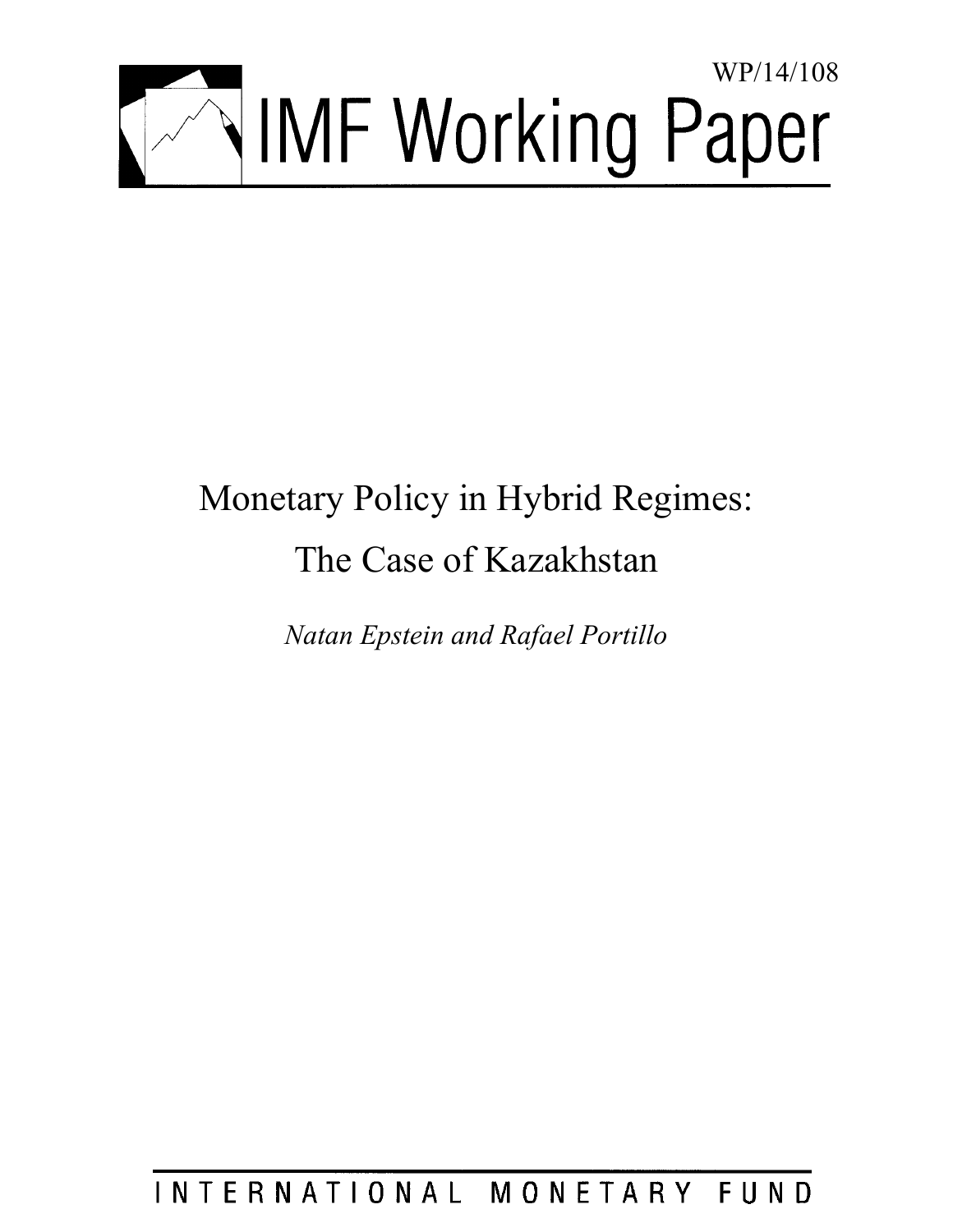## **IMF Working Paper**

International Monetary Fund—Middle East and Central Asia Department

## **Monetary Policy in Hybrid Regimes: The Case of Kazakhstan1**

## **Prepared by Natan Epstein and Rafael Portillo**

Authorized for distribution by Hossein Samiei

June 2014

**This Working Paper should not be reported as representing the views of the IMF.**  The views expressed in this Working Paper are those of the author(s) and do not necessarily represent those of the IMF or IMF policy. Working Papers describe research in progress by the author(s) and are published to elicit comments and to further debate.

## **Abstract**

This paper analyzes the monetary policy framework in Kazakhstan. The authorities have been successful in containing inflation in the context of a managed exchange rate regime. Over the past two years, the central bank has taken steps to enhance its ability to regulate liquidity in the financial system. However, the current policy interest rate does not properly signal the stance of policy, reflected in a weak transmission from the policy rate to money market interest rates. With the use of a stylized model, the paper studies the macro determinants of money market interest rates under the current framework, and illustrates both the benefits and challenges of active interest rate policy. The model shows that limited use of instruments to steer short-term interest rates weakens the framework's ability to counteract shocks. Finally, the paper explores the implications of varying degrees of exchange rate flexibility for interest rate policy and open market operations.

JEL Classification Numbers: E42, E43, E47, E52, E58

Keywords: Monetary Policy, Interest Rate, Money Market, Exchange Rate.

Authors' E-Mail Addresses: NEpstein@imf.org, RPortilloOcando@imf.org

<sup>&</sup>lt;sup>1</sup>We thank Andrew Berg and Hossein Samiei for their guidance, and Daniel Heller and participants at seminars held in the National Bank of Kazakhstan and the IMF for their constructive comments. We also thank Fagana Stone and Soledad Feal-Zubimendi for their assistance with this paper.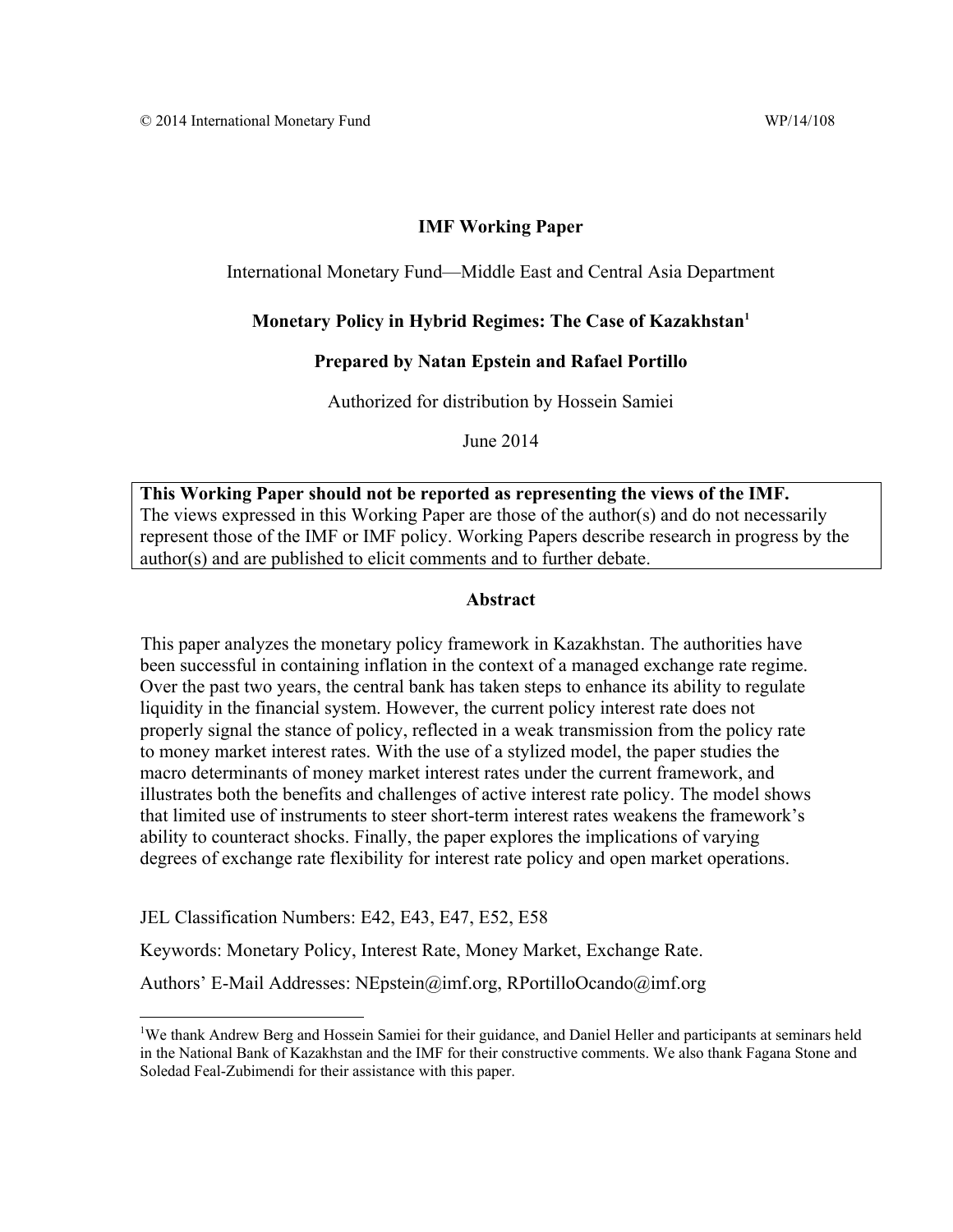| Contents                                                                                                                                                                              | Page |
|---------------------------------------------------------------------------------------------------------------------------------------------------------------------------------------|------|
|                                                                                                                                                                                       |      |
|                                                                                                                                                                                       |      |
|                                                                                                                                                                                       |      |
|                                                                                                                                                                                       |      |
|                                                                                                                                                                                       |      |
|                                                                                                                                                                                       |      |
| Figures<br>7. Impulse Response, Current vs. Alternative Regimes (Short-Term Interest Rate, Money<br>8. Impulse Response, Current vs. Alternative Regimes (Output, Real Exchange Rate, |      |
|                                                                                                                                                                                       |      |
| Tables                                                                                                                                                                                |      |
| Appendixes<br>II. Analysis of a Positive Shock to Domestic Prices ( $\epsilon \pi$ , 1 > 0) Under the Benchmark Case                                                                  |      |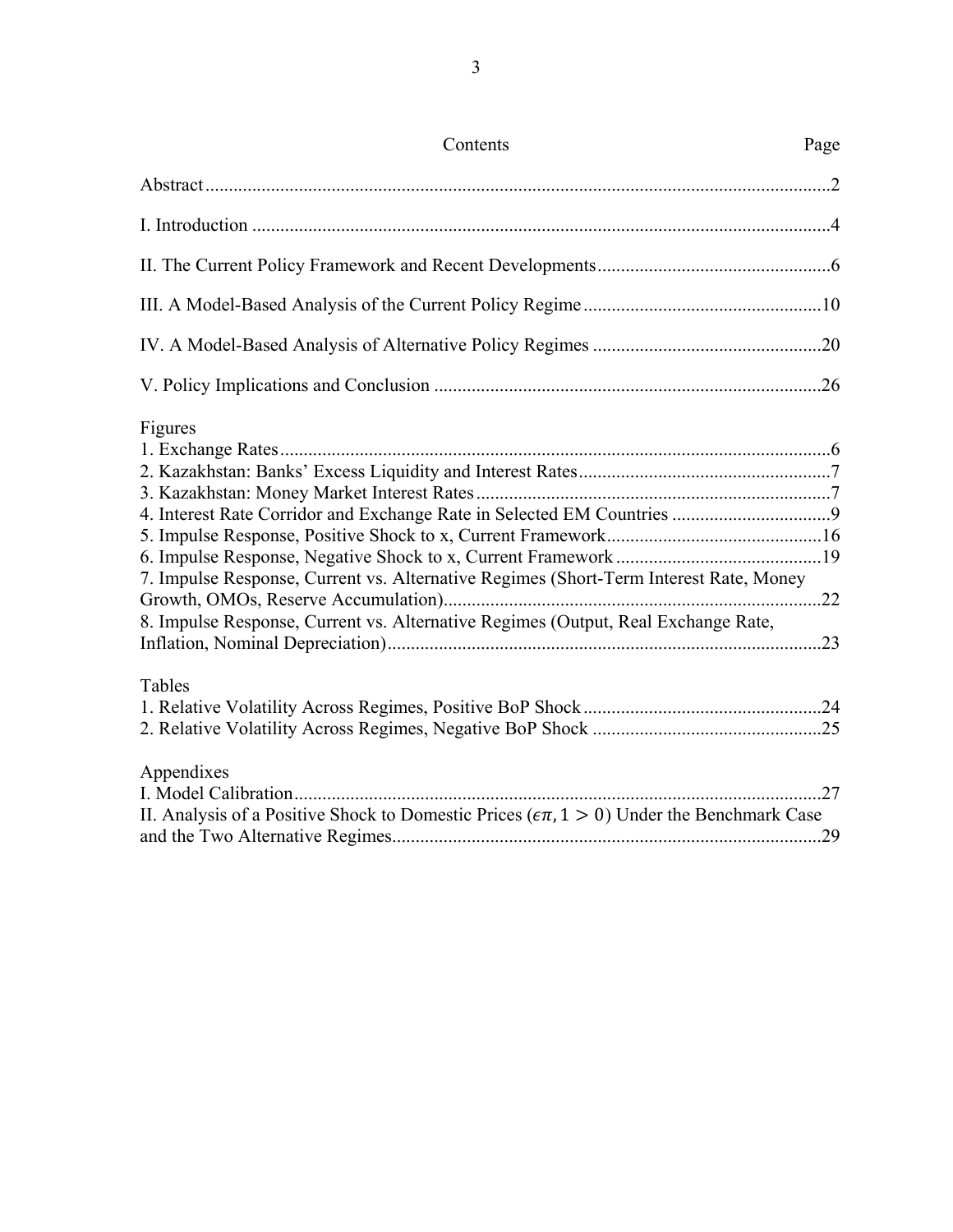#### **I. INTRODUCTION**

**In the face of solid growth, the Kazakh authorities have been successful in containing inflation.** Kazakhstan's economic recovery from the global crisis was rapid, with output growth of around 7½ percent in 2010–11. Real GDP growth slowed in 2012–13, mostly reflecting declines in oil and agricultural output, but was still solid at around 5–6 percent. At the same time, core inflation (excluding food, energy, and administered prices) averaged around 6 percent since 2010 or roughly half the rate of core inflation in the preceding three years. The February 2014 devaluation of the tenge reflected the central bank's concern about loss of competitiveness, amid depreciation of the Russian ruble. Temporary inflationary pressures are likely to emerge from the devaluation, although the authorities are determined to keep inflation within the objective range of 6–8 percent.

**The National Bank of Kazakhstan (NBK) has taken measures to strengthen the regulation of liquidity in the banking system.** The NBK has been conducting periodic auctions for the issuance of short-term notes. In parallel, the NBK in 2012 introduced important changes to its minimum reserve requirements (MRR). For example, in order to assess more accurately the size of tenge liquidity, the NBK excluded banks' cash on hand and correspondent accounts in foreign currency from the structure of reserve assets.<sup>2</sup> In addition, over the past two years, the NBK periodically provided short-term liquidity to banks through *automatic* repo operations to smooth seasonal fluctuations in demand for tenge liquidity. Moreover, to enhance the transmission mechanism of monetary policy, the NBK was planning to engage in more active open market operations (OMOs) for both the provision and withdrawals of liquidity, through changes to its standing facilitates and the introduction of a new policy interest rate.<sup>3</sup> However, following the recent devaluation, the NBK tightened the exchange rate band and refocused the exchange rate both as primary objective and as dominant instrument of monetary policy. The NBK remains committed to allowing greater exchange rate flexibility over time, including enhancing its overall monetary policy instruments.

**There is no unique formula for running successful monetary policy, but garnering more direct influence over short-term interest rates is essential.** Viable frameworks must help ensure price stability, while helping insulate the economy from external and domestic shocks. The ability to influence financial and monetary conditions, especially through the control of short-term interest rates, is a fundamental component of such frameworks. In this regard, strengthening monetary policy further in Kazakhstan will require introducing a policy rate that anchors key money market interest rates around it, and hence bolstering the signaling

 $2^{2}$  To help reduce speculative components in the money market, and increase the flexibility and efficiency of liquidity regulation, the NBK also introduced higher MRR ratios on domestic short-term liabilities and nonresidence liabilities.

<sup>&</sup>lt;sup>3</sup> See NBK's Monetary Policy Guidelines for 2013.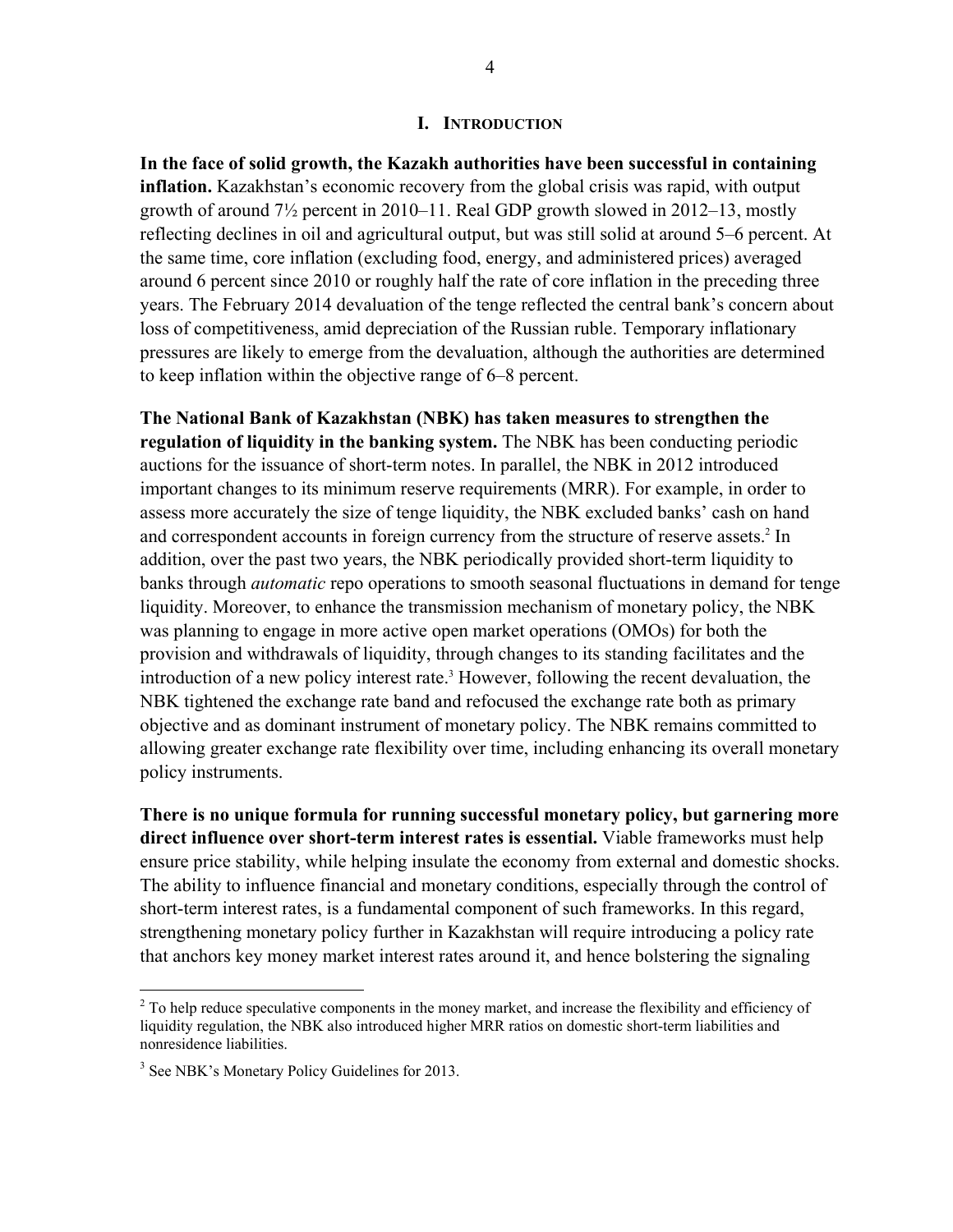effects of monetary policy. In addition, it is important that the pursuit of multiple objectives (e.g., financial or exchange rate stability) does not conflict with the ultimate goal of policy (price stability) or send confusing signals to market participants.4

**In this paper, we use a simple structural model of a small open economy to study the monetary and macroeconomic implications of the current framework.** Notwithstanding the NBK's measures to enhance the regulation of liquidity, the current framework is characterized by a policy rate that is ineffective in anchoring key money market interest rates (in part because the policy rate only plays an indicative role). As a result, the stance of monetary policy is largely driven by the interaction of money demand developments and balance of payment (BoP) pressures. The model simulations suggest that limited control over short-term interest rates in this context can amplify the effects of shocks—mainly external—on the economy, and may ultimately result in periodic exchange rate adjustments. In addition, the current framework is asymmetric, in that the policy rate serves as a soft ceiling while the interest rate attached to a standing deposit facility serves as a hard floor. The asymmetry implies shocks have different macroeconomic effects depending on their sign.

**We also use the simple model to study two alternative regimes in which the central bank has greater influence over the short-term interest rate, with the regimes varying in the degree of exchange rate management.** The model simulations show that these would perform better than the current regime, e.g., by reducing output and inflation volatility. However, there are also challenges from greater control over short-term interest rates. First, the central bank must stand ready to withdraw or inject liquidity as necessary through a considerable increase in OMOs, regardless of the degree of exchange rate management. In addition, more direct influence over interest rates in the context of a managed exchange rate puts more pressures (both upward and downward) on foreign exchange (FX) reserves and potentially on the likelihood of devaluation. Greater exchange rate flexibility reduces these pressures but does not necessarily reduce the volume of OMOs. These alternative frameworks are therefore more demanding from an operation standpoint. Our modeling approach recognizes the hybrid nature of policy regimes in emerging market countries, in that control of monetary conditions coincide with varying degrees of exchange rate management. We draw on recent work on this topic, following Chamon et al. (2012) and Benes et al. (2013). Our results illustrate both the advantages and challenges of such hybrid regimes.

<sup>&</sup>lt;sup>4</sup> There are two important additional elements of monetary policy that we abstract from here for the sake of simplicity. First, due to the lags with which policy influences real activity, policy frameworks must be forward looking, i.e., they must make policy decisions based on expectations of future variables, namely inflation. Second, policy frameworks should be supported by a clearly-articulated communication strategy that explains policy decisions and helps guide financial sector expectations.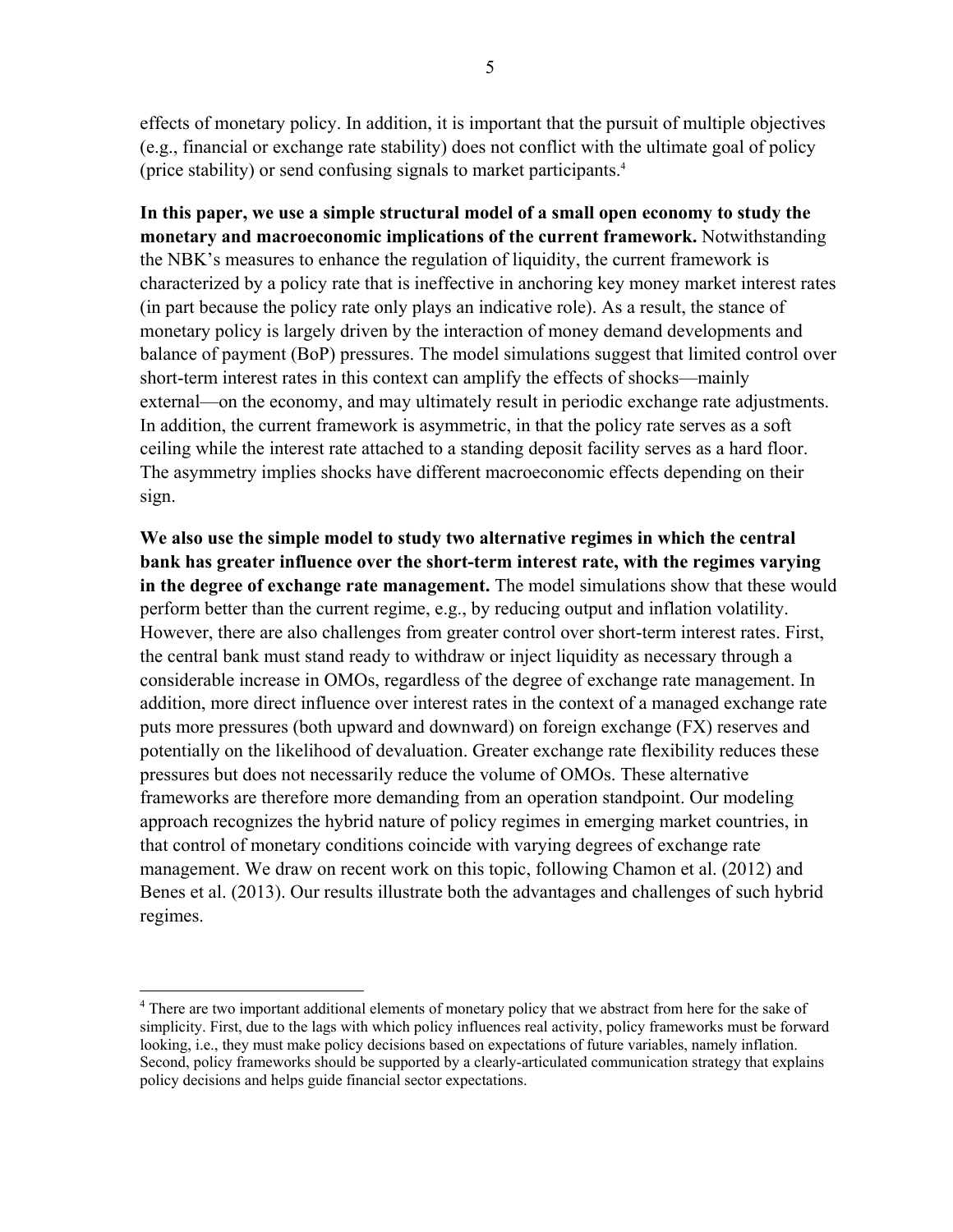**The paper is organized as follows.** Section II summarizes the current policy setup, including the role of the exchange rate in the management of system liquidity and the NBK's interest rate corridor and the role it plays in guiding key money market interest rates. Section III presents a model that describes how the current framework works, and analyzes the framework's implication for the de facto stance of policy, movements in inflation, output, FX reserves, and interest rates, in response to external and domestic shocks. Section IV makes use of the model to illustrate the benefits from alternative policy frameworks, particularly where the central bank engages in active OMOs. Section V discusses key policy implications and concludes.

## **II. THE CURRENT POLICY FRAMEWORK AND RECENT DEVELOPMENTS**

**The de jure primary goal of NBK's monetary policy is price stability; however, de facto, a tightly managed exchange rate guides the management of system liquidity.** The NBK's monetary policy guidelines are explicit about the primacy of the price-stability objective, with the view to promoting financial sector stability. In practice, however, the driving force behind the management of tenge liquidity, and in turn the conduct of monetary policy, is the tightly managed tenge/USD exchange rate and the frequency in which the NBK intervenes in the foreign exchange market. The NBK's tight exchange rate management, both as primary objective and as dominant instrument (via intervention) of monetary policy, complicates the management of system liquidity. The lack of effective interest rate instruments (see below) and high degree of financial dollarization further add to this challenge. Moreover, in recent months, the FX swap market has played an increasing role in the funding of short-term tenge liquidity among banks, which has contributed to volatility in the interbank repo market.

**As a small open economy, Kazakhstan is exposed to external shocks, and periodically has resorted to one-step exchange rate devaluations.** In early 2009, as a result of the sharp drop in global oil prices during the second half of 2008 (and following significant

depreciation in the Russian Ruble and in currencies of other resource-exporting economies), the NBK devalued the tenge by 20 percent against the USD to a level of 150 tenge/USD. During 2009–13, the tenge/USD exchange rate was kept stable, despite volatility in other emerging market currencies. In September 2013, the NBK switched to the use of a multi-currency basket (with weights of 70, 20, and 10 percent for the USD, euro, and



ruble, respectively) in smoothing "excessive" exchange rate fluctuations. However, in February 2014, the NBK unexpectedly devalued the tenge (by 18 percent), to a level of 185,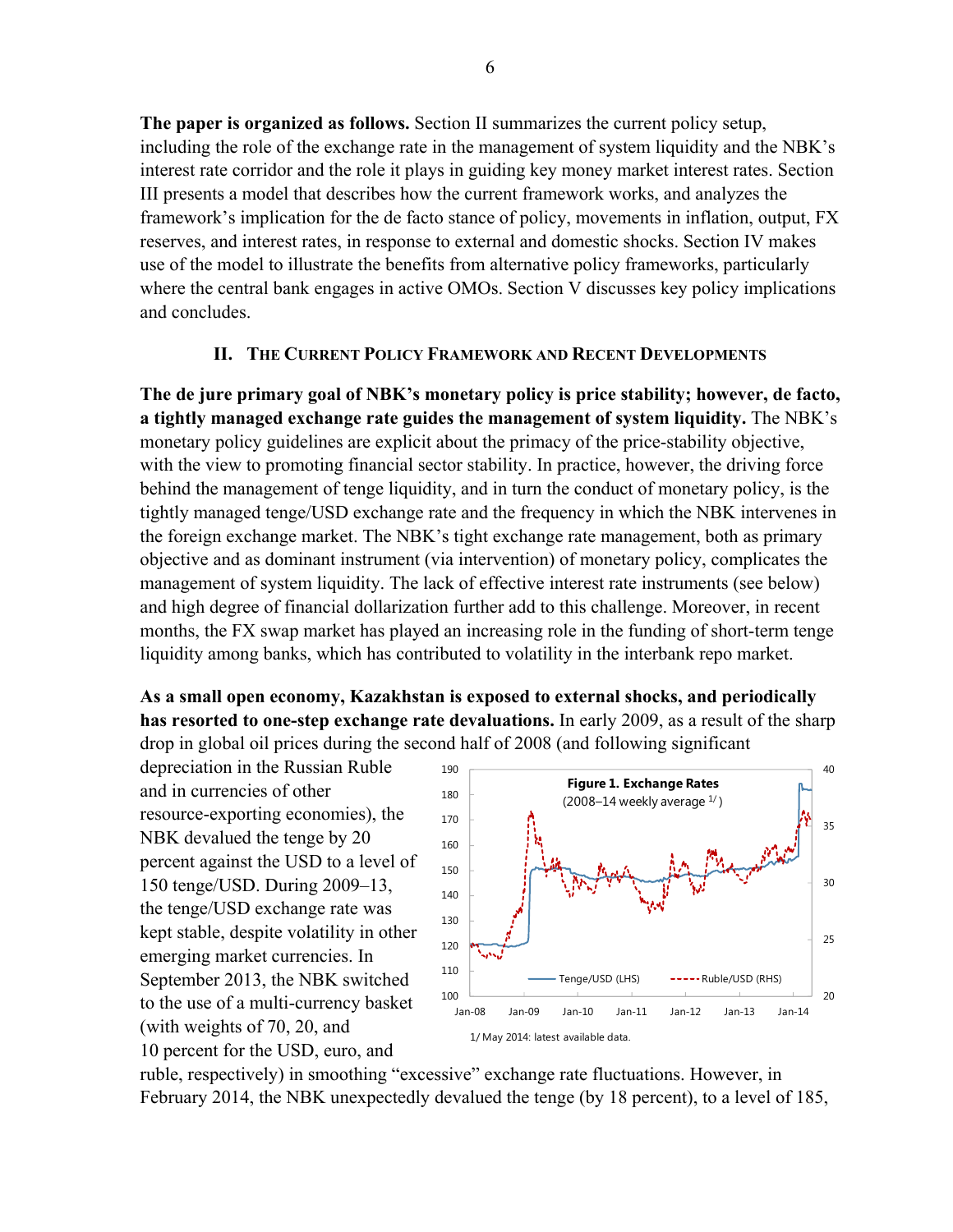and reestablished a tight new corridor of  $\pm$ /- 3 tenge (roughly 1.5 percent) around the new devalued rate.

## **Under the current regime, the NBK's refinancing rate and deposit rate constitute an interest rate corridor, with the former serving as the ceiling and the latter as the floor.**

In principle, the official refinancing rate is the rate at which the NBK lends short term to the banking system, while the deposit rate is the rate that banks earn on their deposits at the NBK. In practice, the use of the refinancing window has been very limited, and the NBK's conduct of periodic *automatic* repo operations has resulted in rates which have been slightly higher than the refinancing rate. Moreover, while the deposit rate serves as a hard floor,

because it is tied to a standing facility, the refinancing rate plays an indicative role and serves instead as a soft ceiling. For much of the period since the global crisis, especially during 2010–12, key money market interest rates hovered around the deposit rate, indicating a state of highly accommodative monetary policy. However, since late 2012, the benchmark seven-day interbank repo rate has mostly



drifted higher and, more recently, exhibited increased volatility, reflecting tighter tenge liquidity conditions.

**The policy rate, stipulated as the official refinancing rate, does not properly signal the stance of policy.** In 2010–11 and early 2012, while the rise in system liquidity signaled a largely accommodative monetary policy, key money market interest rates appeared to be guided more by the NBK deposit rate rather than by the policy rate. More recently, while the

policy rate remained unchanged at 5½ percent, the benchmark seven-day interbank repo rate has drifted higher irrespectively. In particular, in late 2013 and early 2014, in part due to sustained speculations of tenge devaluation and tightening of tenge liquidity conditions, the benchmark interbank rate rose significantly, temporarily exceeding the refinancing rate by a large margin. The recent volatility in the money market illustrates the limited relevance of the

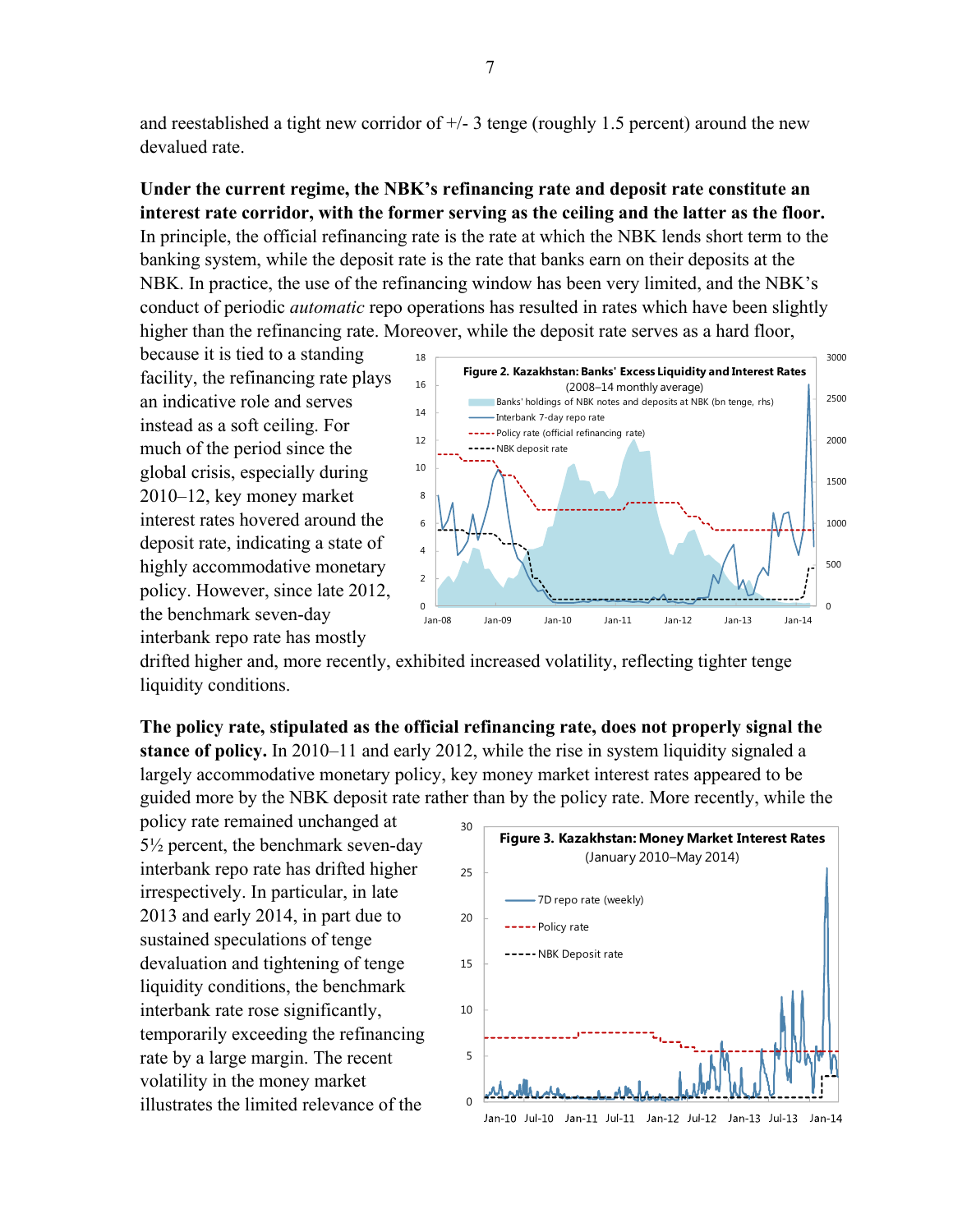refinancing rate as a policy interest rate and the difficulty for the NBK in anchoring money market interest rates in the presence of liquidity shocks. With limited open market operations, and in the absence of a flexible exchange rate, the bouts in speculation of tenge devaluation were accompanied by falling central bank international reserves.<sup>5</sup>

**The NBK's operational framework stands to benefit from moving toward standard practice in advanced and other emerging market economies.** In these countries, active open market operations by the central bank help ensure that key interbank rates are anchored around the policy rate, and where the latter fluctuates between the two standing facility rates (see Figure 4 with examples from Chile, Poland, and Russia). In some cases, where the central bank has the ability to fully influence the short-term interest rate, the benchmark interbank rate essentially becomes the policy rate that signals changes in policy (e.g., the U.S. Fed Funds Rate and, to a very close degree, Chile's overnight interbank rate). However, even in the absence of "perfect" anchoring, active OMOs enable the central bank to closely align its policy rate with the benchmark interbank rate.

**A notable difference between Kazakhstan and most emerging market countries that actively control the short-term interest rate is the extent of exchange rate management.**  Figure 4 displays the exchange rate in Chile, Poland and Russia relative to their relevant reserve currency (USD in the case of Chile and Russia, and euro in the case of Poland). All three countries show considerable exchange rate flexibility, in notable contrast with the stability of the tenge/USD exchange rate. These differences seem to confirm the impossible trinity, in that considerable exchange rate management and an independent monetary policy, i.e., with interest rate control, are incompatible if capital is mobile. It remains an open question whether countries with imperfect capital mobility can do both. The model-based simulations we present below suggest such outcomes are possible; although they also highlight the operational challenges, e.g., in terms of open market operations and FX reserve interventions, as well as the possibility of periodic exchange rate adjustments.

**The next two sections are devoted to a model-based illustration of the benefits of adopting active OMOs and gaining more direct influence over the short-term market interest rate.** In the current framework, for the purpose of simplification and illustration, we assume that the central bank does not engage in OMOs when interest rates are within the corridor. If the interest rate hits the floor, the central bank withdraws sufficient liquidity so that the interest rate does not fall below the floor. If, on the other hand, the interest rate hits the upper band of the corridor, the central injects liquidity but not sufficiently, which allows the short-term interest rate to go above the ceiling. In the alternative framework, the central bank engages in active OMOs, which ensures control over the short-term interest rate.

 $<sup>5</sup>$  NBK's international reserve exclude FX reserves that arise from oil export receipts, which are held in the</sup> government's national oil fund. While reserves in the oil fund are managed by the NBK, these cannot be used for direct FX intervention by the central bank.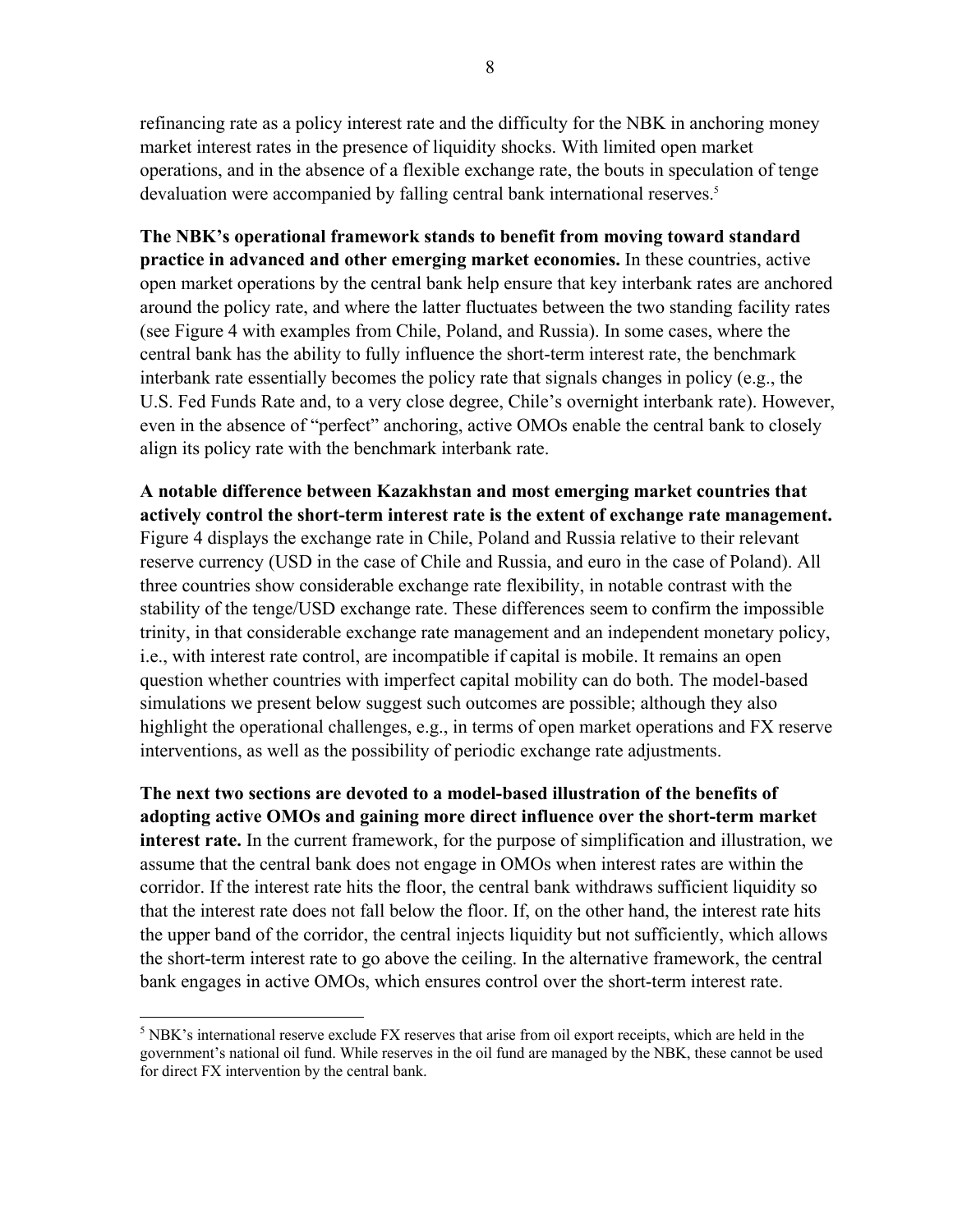

**Figure 4. Interest Rate Corridor and Exchange Rate in Selected EM Countries**

Sources: Bloomberg and IMF country reports.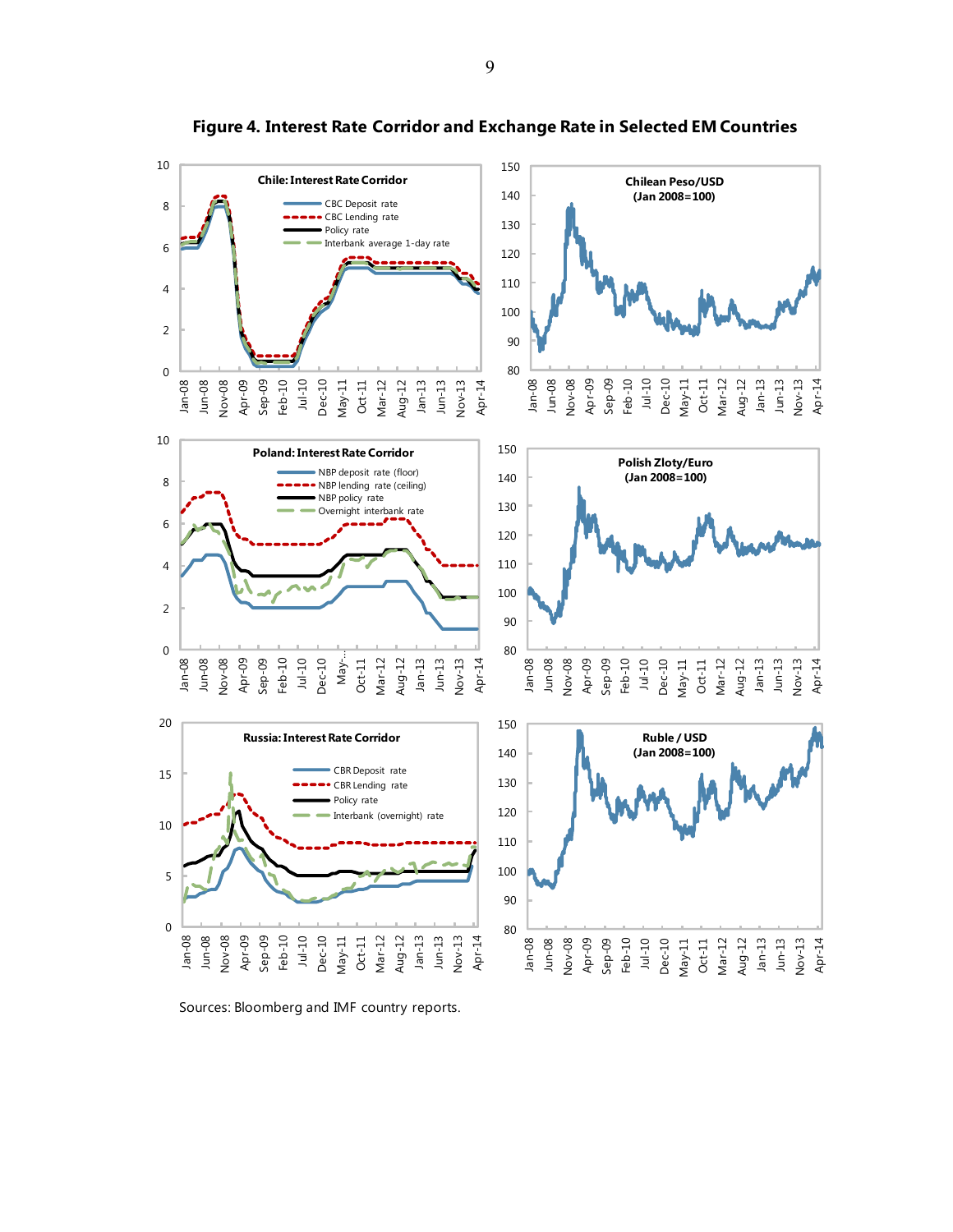## **III. A MODEL-BASED ANALYSIS OF THE CURRENT POLICY REGIME**

**In this section, we employ a simple model to illustrate the macroeconomic implications of the current policy framework.** The stylized, quarterly small open-economy model is not meant to provide a quantitative analysis of the Kazakhstan's economy, e.g., on the sources of inflation, but is instead meant to provide economic intuition on the implications of the current regime (and the alternative regimes we will consider in the next section) for the domestic economy. The analysis here draws on recent work by Chamon et al. (2012) and Benes et al. (2013).

**The model presented here is not intended for forecasting purposes.** The model consists of a set of equations that determine the joint behavior of output, inflation, exchange rate, interest rate, monetary aggregates, open market operations, and reserve accumulation. The model does not include forward looking behavior, the absence of which simplifies the solution of the model but comes at the expense of missing an important channel through which monetary policy affects the economy—the expectations channel. This type of tradeoff–abstracting from features that may be relevant but that would complicate the analysis—is always present in any economic modeling.6 The focus in this paper is not on forecasting but rather on understanding the macroeconomic implications of alternative policy regimes. Hence, the need to replicate the properties of data is secondary to providing a simple understanding of the mechanisms of interest. In addition, the focus is on one or two relevant shocks, and not the whole spectrum of possible macroeconomic disturbances.

**We do not formally model the periodic devaluations of the tenge.** This is a shortcoming of our approach, in that it does not take into account the use of devaluations as part of the macro adjustment tools.7 However, by showing the implications of shocks for interest rates and reserves under current and alternative exchange rate management frameworks, our results help assess the viability of the various regimes. We leave a formal treatment of periodic devaluations for future work.

**Based on the structure of the Kazakhstan's economy, we focus mainly on external shocks.** The economy is considered relatively small and open, and revenues stemming from natural resources are the primary source of external funding. As international commodity prices are subject to large fluctuations, the economy as a whole is exposed to sudden and large changes in the balance of payments. In the model, these shocks can also be loosely interpreted as changes in the external environment, e.g., changes in the risk appetite of foreign investors, or as changes in the private sector expectations of a future devaluation. We

1

<sup>&</sup>lt;sup>6</sup> As George Box, a famous statistician, once said, "all models are wrong, some are useful." All models are wrong in that they are a gross simplification, and will inherently miss many important aspects of the real world. However, if they help identify an important aspect of reality, which may not have been properly assessed in their absence, then the modeling effort has been useful.

 $<sup>7</sup>$  This could be analyzed in the model, along the lines of Krugman (1979).</sup>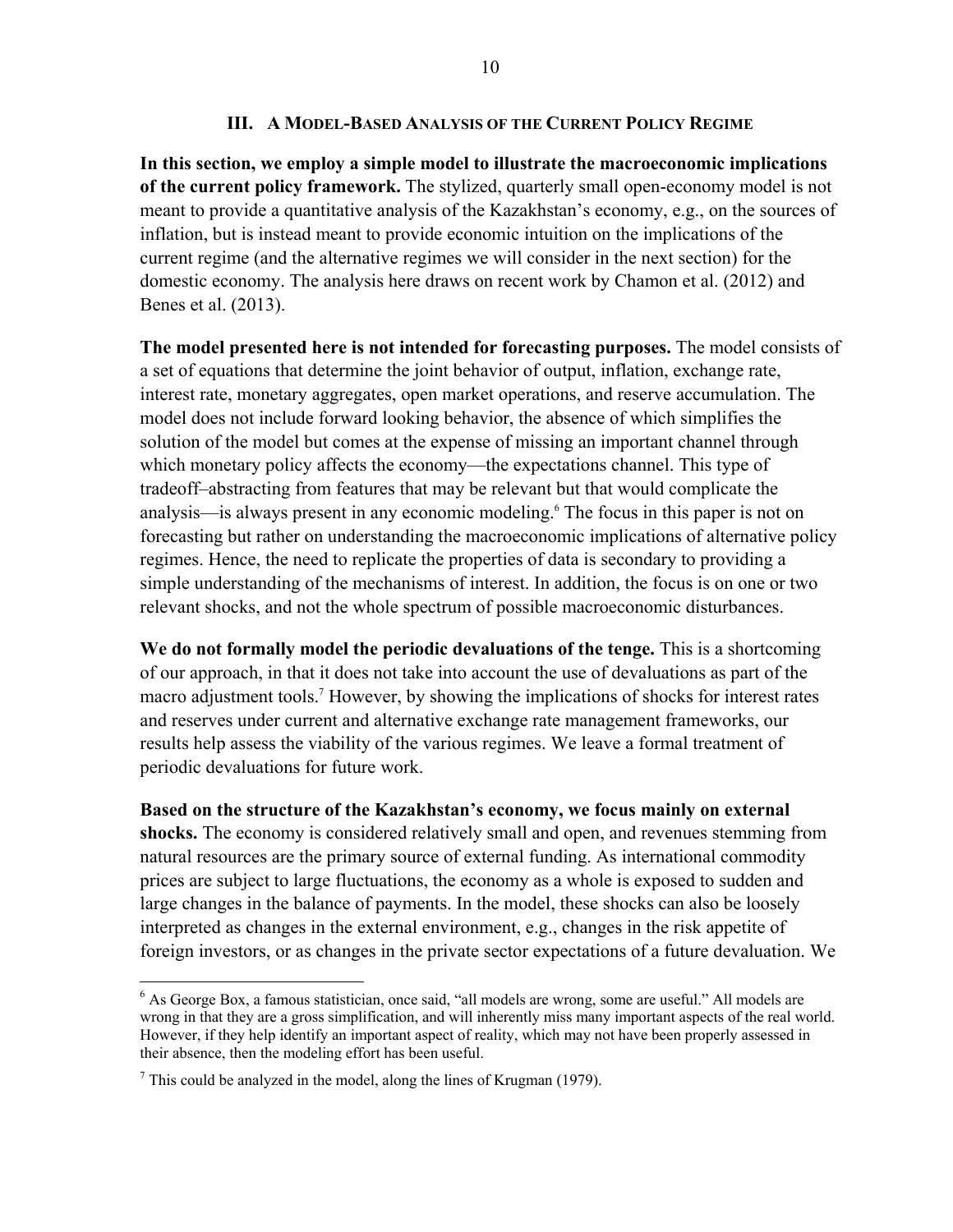study both positive and negative shocks to the BoP, to emphasize the asymmetric nature of the current regime. For the sake of completeness, we also study domestic price shocks, the results of which are summarized in Appendix II.

#### **The description of the model begins with the equation that describes the BoP.8**

$$
\Delta IR_t^* = \omega (R_t - R_t^*) - \varphi y_t + \delta s_t + x_t
$$

The BoP will tend to be in surplus (relative to its long run value) when domestic interest rates are above foreign interests ( $R_t > R_t^*$ ), when output is below trend ( $y_t < 0$ ), when the real exchange rate is depreciated  $(s_t > 0)$ , or when there is a positive shock to the BoP  $(x_t)$ .<sup>9</sup> As discussed above, the latter variable can also capture a decrease in the country's risk premium or equivalently an increase in capital inflows (in a reduced form way). A BoP surplus is reflected in an increase in FX reserves in percent of steady state GDP (ΔIR<sub>t</sub>). The coefficient ω captures the sensitivity of capital flows to the difference between domestic and foreign interest rate. A high  $\omega$  implies strong capital mobility. The parameter  $\varphi$  denotes the marginal propensity to import, while  $\delta$  captures the price elasticity of import demand.

## **The second equation describes the central bank balance sheet:**

$$
\Delta M_t = \theta \Delta B_t + (1 - \theta) \Delta I R_t^*
$$

Changes in reserve money (in percent of GDP) are the weighted sum of changes in net domestic assets and net foreign assets. The coefficient  $\theta$  measures the steady-state share of NDA in reserve money.<sup>10</sup>

## **The third equation is a standard money demand:**

$$
m_t = M_t - P_t = y_t - \vartheta R_t
$$

Demand for real money balances depends positively on income and decreases with the nominal interest rate (in percentage points). The term  $\theta$  denotes the semi-elasticity of money demand.

<sup>&</sup>lt;sup>8</sup> Variables in the model are presented as percent deviations from a long-run trend, which for the most part we leave unspecified.

 $9$  This shock can also reflect higher export prices (e.g., because of higher global oil prices).

 $10$  The above equation results from the log-linearization—around the steady state—of the equation that describes the central bank balance sheet:  $\Delta \overline{M}_t = \Delta \overline{B}_t + \overline{S}_t \Delta \overline{R}_t^*$ , where an overbar ( $\overline{\phantom{a}}$ ) denotes levels, and  $\overline{S}_t$  is the nominal exchange rate (in level). Under the assumption that there is no accumulation of reserves at steady state ( $\Delta \overline{IR}^* = 0$ ), the nominal exchange rate drops from the log-linear version. More generally, this simplification reflects the fact that changes in the local currency value of reserves are not monetized. Instead, they lead to changes in the net worth of the central bank or in transfers to the government, which we abstract from here.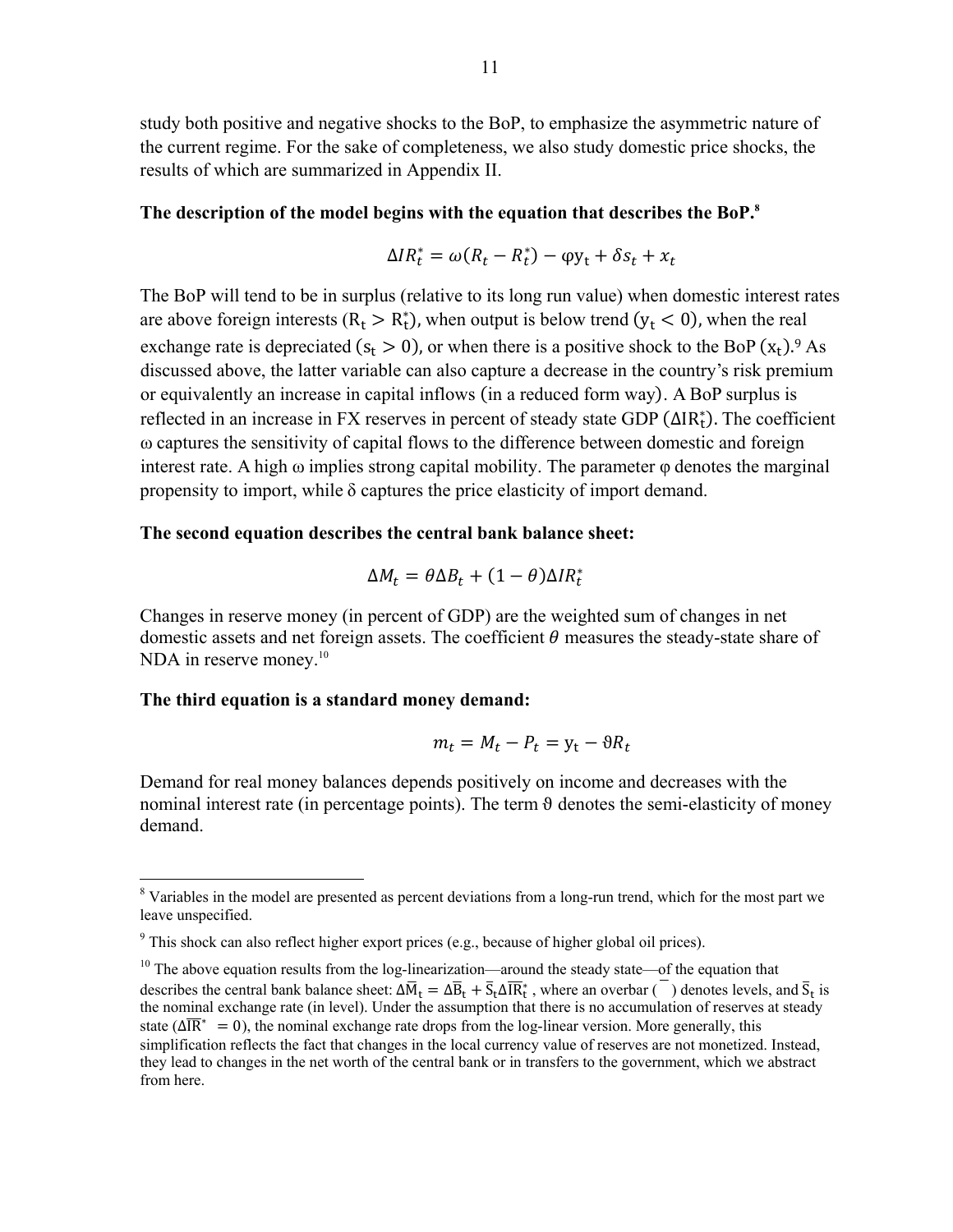The fourth equation is a dynamic IS equation<sup>11</sup>

$$
y_t = -\gamma (R_t - \pi_t) + y_{t-1} + \alpha \Delta s_t + \mu \Delta x_t,
$$

where  $\pi_t = P_t - P_{t-1}$ . Temporary deviations of output from trend, which we will refer to as aggregate demand pressures, depend on real interest rates (the interest rate channel), the rate of real depreciation (the exchange rate channel), and changes in external revenue. The coefficient  $\gamma$  measures the strength of the real interest rate channel. The coefficient  $\alpha$  reflects the sum of two different mechanisms pushing in opposite directions. First, a real depreciation lowers the relative price of domestically produced goods and results in an increase in aggregate demand (the exchange rate channel). Second, in the presence of currency mismatches in domestic balance sheets, e.g., as a result of financial dollarization, a real depreciation can raise the real burden of debt and hence reduce aggregate demand. The coefficient  $\alpha$  may be positive or negative, depending on the relative strength of the two mechanisms. Finally, positive developments in the BoP also have a positive impact on aggregate demand, the strength of which is given by  $\mu$ . The presence of lagged output  $(y_{t-1})$ captures the persistence of aggregate demand pressures.

## **The fifth equation is the Phillips curve:**

$$
\pi_t = \tau y_t + \sigma \Delta s_t + \pi_{t-1} + \epsilon_{\pi, t}
$$

Inflation depends on domestic real marginal costs, which themselves depend on the level of output, with sensitivity  $\tau$ . Inflation also depends on changes in the real exchange rate, with with exposure  $\sigma$ : ceteris paribus, a real depreciation results in an increase in inflation.  $\sigma$  captures the degree of openness in consumption, e.g., the importance of imported or traded goods. The presence of lagged inflation  $(\pi_{t-1})$  with coefficient 1 implies that the long run Phillips curve is vertical.<sup>12</sup> Finally, inflation is subject to exogenous shocks  $\epsilon_{\pi,t}$ , which capture movements in inflation that result from cost push shocks, e.g., sudden increases in real wages, increases in commodity prices or changes in administered prices.

 $11$  For simplicity, the IS equation is assumed to be backward looking.

<sup>&</sup>lt;sup>12</sup> Most macro models employed in both emerging markets and advanced economies typically include a Phillips curve. The use of a Phillips curve does not imply that aggregate demand (the output gap) is the sole or main determinant of inflation, since cost push shocks can be (and usually are empirically) the main source of inflation volatility. The importance of the Phillips curve is that it helps the central bank understand how monetary policy decisions will ultimately affect inflation.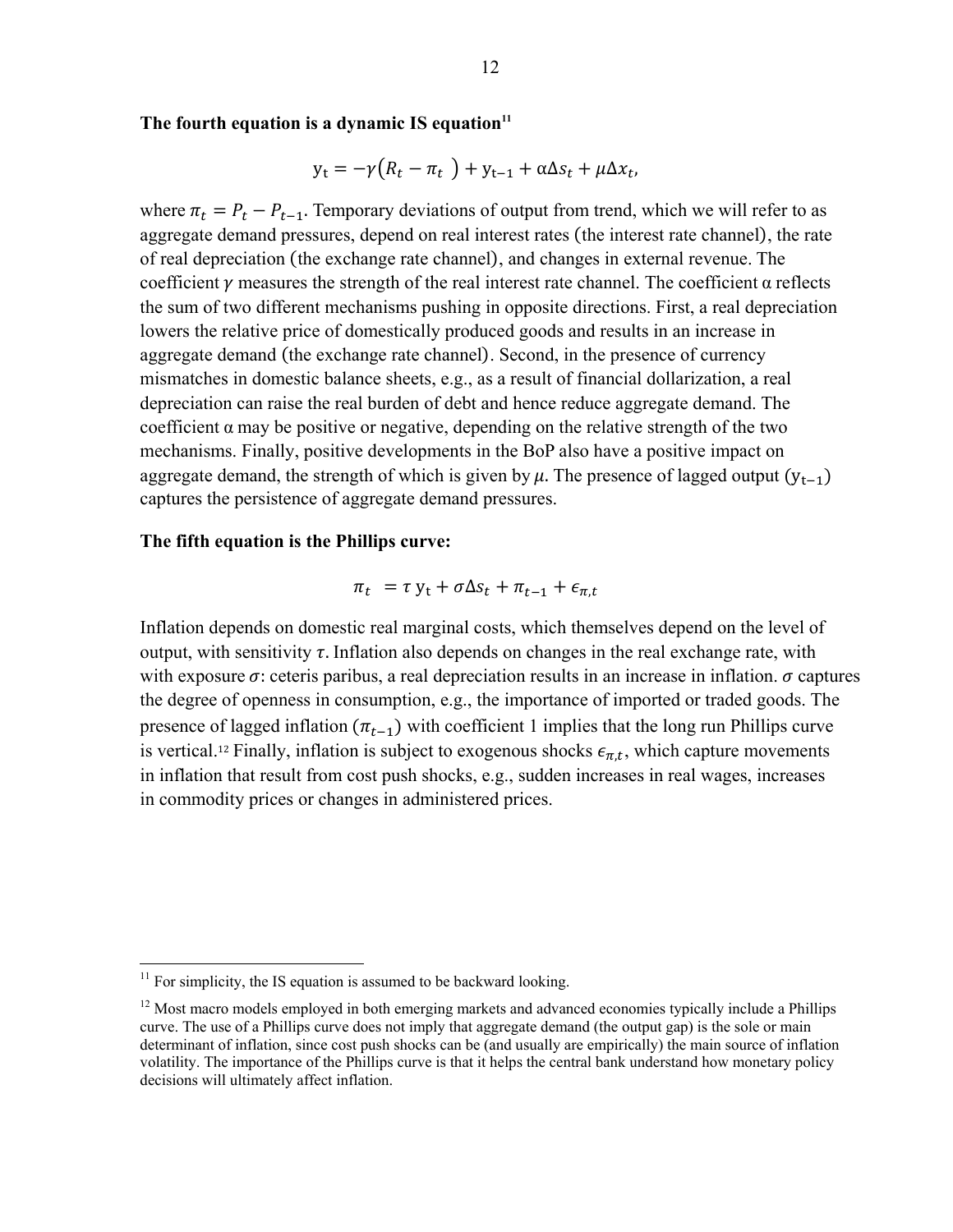## **The sixth equation is the real exchange rate equation:**

$$
s_t - s_{t-1} = \Delta S_t - \pi_t
$$

There are eight endogenous variables  $(\Delta IR_t^*, M_t, \Delta B_t, R_t, \pi_t, S_t, S_t, Y_t)$  and six equations so far. The model is complete with the description of policy. We begin by describing and analyzing a highly stylized regime meant to capture the broad features of the current framework before studying alternative regimes.

# *A stylized version of the current policy regime*

1

#### **The current regime may be characterized by two broad features:**

The first feature is the management of the exchange rate*.* 13 We model this feature by assuming that the authorities buy and sell foreign exchange to maintain a relatively stable exchange rate. Specifically:

$$
\Delta IR_t^* = -\beta \Delta S_t
$$

According to this rule, the central bank accumulates FX reserves when the nominal tenge exchange rate appreciates and sells reserves when the exchange rate depreciates. The degree of exchange rate management is captured by the value of β: the higher the value of β the stronger the management. At the limit, an infinitely high value of β would be equivalent to an exchange rate peg. It must be stressed that this rule cannot perfectly capture the range of policies that influence the value of the exchange rate in practice, including fiscal policy. However, the rule and its calibration ensure that nominal exchange rate fluctuations in the model are broadly consistent with: (i) the central bank's (secondary) objective of maintaining a relatively stable FX market, and (ii) the observed stability of the exchange rate since 2009. A few comments are worth making:

 First, the rule does not imply that the central bank targets an exchange rate level, as it assumes that the central bank does not correct for any potential misalignment between the exchange rate level and some (unspecified) target level. Indeed, we recognize that interventions in the FX market may not be meant to counter a particular trend in the exchange rate, but rather to smooth sharp fluctuations in the supply and demand for foreign currency (including those impacting the central bank's management of the NFRK).

<sup>&</sup>lt;sup>13</sup> Since 2011, the de jure exchange rate arrangement for Kazakhstan has been classified as a "managed float." The de facto exchange rate arrangement is classified as crawl-like, because the tenge has been consistently tracking a trend against the U.S. dollar within a 2 percent margin. The exchange rates at numerous exchange bureaus are very close to the auction rate, and the spread between buying and selling rates is very small (see IMF Country Report No. 12/164).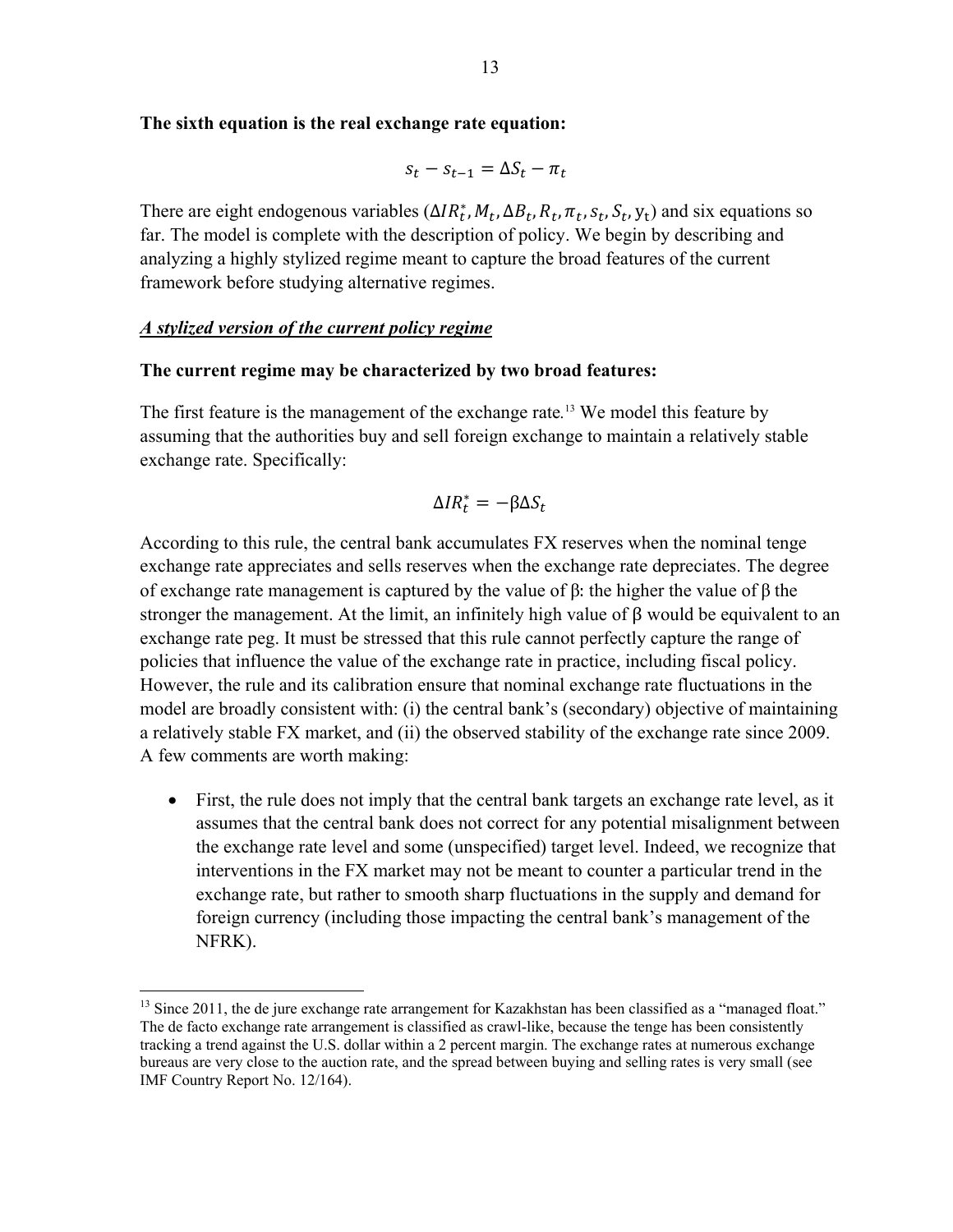- Second, the model focuses on deviations from steady state (long run equilibrium) and does not take a stand on whether the equilibrium exchange rate should appreciate (or depreciate) over time.
- Third, while the rule does imply that the central bank may find itself on either the buying or the selling side of the market for some time, if the economy is hit by one shock at a time, this need not be the case once the model is hit with multiple shocks. The latter is more realistic, but we abstract from such analysis for the sake of clarity.
- Fourth, the rule does not allow for periodic devaluations.

The second feature of the regime is the existence of an interest rate corridor. In particular, the authorities set a floor on short-term rates $(R_t)$ , while the current "policy rate" is considered a soft ceiling  $(\overline{R}_t)$ .<sup>14</sup> These characteristics lead to three different possible scenarios:

- If interest rates are within the corridor, the central bank does not engage in OMOs  $(\Delta B_t = 0)$ , and the interest rate will fluctuate depending on the unsterilized accumulation (or de-accumulation) of FX reserves and variations in money demand.15 Again, this is a crude simplification that does not perfectly reflect the actual state of affairs. There may indeed be open market operations that take place when the interbank rate is within the corridor; the general point, however, is that these may not stabilize the market interest rate.
- If interest rates reach the interest rate floor  $(R_t)$ , then the floor rate becomes the relevant interest rate in the economy  $(R_t = R_t)$ . OMOs are automatically implemented to ensure the interest rate stays at that rate, and their value is given by the difference between the demand for nominal money balances and the equilibrium accumulation of FX reserves:

$$
\Delta B_t = \frac{1}{\theta} \Delta M_t - \frac{1-\theta}{\theta} \Delta I R_t^*.
$$

If interest rates reach the upper end of the corridor  $(\bar{R}_t)$ , the central bank injects liquidity via the purchase of domestic assets:

$$
\Delta B_t = \varsigma (R_t - \bar{R}_t)
$$

 $\overline{a}$  $14$  For simplification, we abstract from the fact that recent periodic liquidity injections, through central bank repo operations, have been transacted at interest rates slightly higher than the official refinancing rate.

<sup>&</sup>lt;sup>15</sup> We do not distinguish between open market operations and other transactions that affect the size of the central bank's net domestic assets (e.g., the issuance of central bank notes), including standing facilities, and define them all as OMOs. This is a simplification that does not alter the results of the model.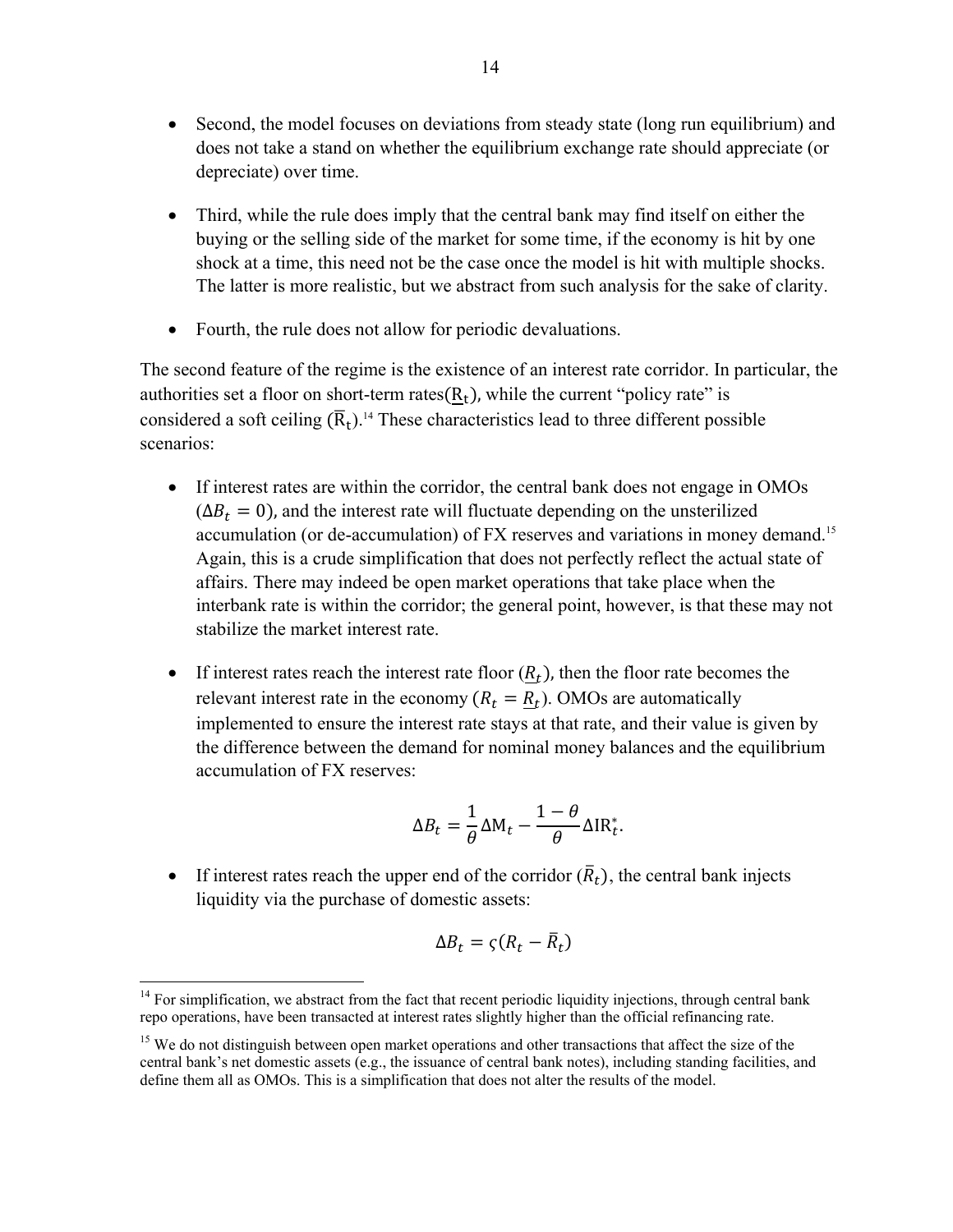Note that  $\varsigma$  is relatively small, which implies interest rates higher than the ceiling  $(R_t > \bar{R}_t)$  are possible. This is the way in which  $\bar{R}_t$  is considered a soft ceiling.

Note that, as in the current framework in Kazakhstan, there is an inherent asymmetry between shocks that push interest rates up versus shocks that push interest rates down. We will explore the implications of this asymmetry in our simulations.

## We assume that  $\overline{R}_t$  and  $\underline{R}_t$  vary with changes in economic conditions.

$$
\begin{cases} \bar{R}_t = \rho_R \bar{R}_{t-1} + (1 - \rho_R)(\bar{\sigma}_\pi \pi_t - \bar{\sigma}_{\Delta RR^*} \Delta IR_t^* + \bar{R}) \\ \underline{R}_t = \rho_R \underline{R}_{t-1} + (1 - \rho_R)(\bar{\sigma}_\pi \pi_t - \bar{\sigma}_{\Delta RR^*} + \underline{R}) \end{cases}, \quad \bar{R} > 0 > \underline{R} .
$$

This appears consistent with the current framework in Kazakhstan, in which the corridor has adjusted over time in response to economic developments. In this specification, the corridor rates could be adjusted down when the central bank is accumulating FX reserves or when inflation is declining.

## *<u>Analysis of a positive shock to the balance of payment (* $x_1 > 0$ *)<sup>16</sup></u>*

We now study the macroeconomic effects of an increase in  $x_1$ . The dynamics of  $x_t$  are given by the following stochastic process:

$$
\Delta x_t = \rho_X \Delta x_{t-1} - \varepsilon x_{t-2} + \varepsilon_{x,t}
$$

This process ensures that the increase in  $x_t$  is both persistent and amplified over time—with amplification given by  $\rho_X$ , while a small but positive value of  $\varepsilon$  ensures the system remains stationary.

**The simulation results are presented in Figure 5.** An increase in  $x_1$  causes (ceteris paribus) an incipient nominal (and real) appreciation to clear the balance of payment. This incipient appreciation triggers an intervention in the FX market by the central bank. Given the absence of sizeable OMOs (inside the interest rate corridor) the accumulation of FX reserves results in an injection of liquidity. The latter causes a decrease in short-term interest rates, which stimulates the economy, leading to both an increase in output and a rise in inflation. As the initial spike in  $x_t$  amplifies over time, the short-term interest rate continues to decline until it reaches the interest rate floor  $R_t$ . Once this happens (in period 3 of the simulation), the central bank begins to sterilize any additional accumulation of FX reserves to ensure the interest rate does not fall below  $R_t$ . This can be inferred from the path of  $\Delta B_t$ : it

1

<sup>&</sup>lt;sup>16</sup> For model calibration and choice of parameters see Appendix I.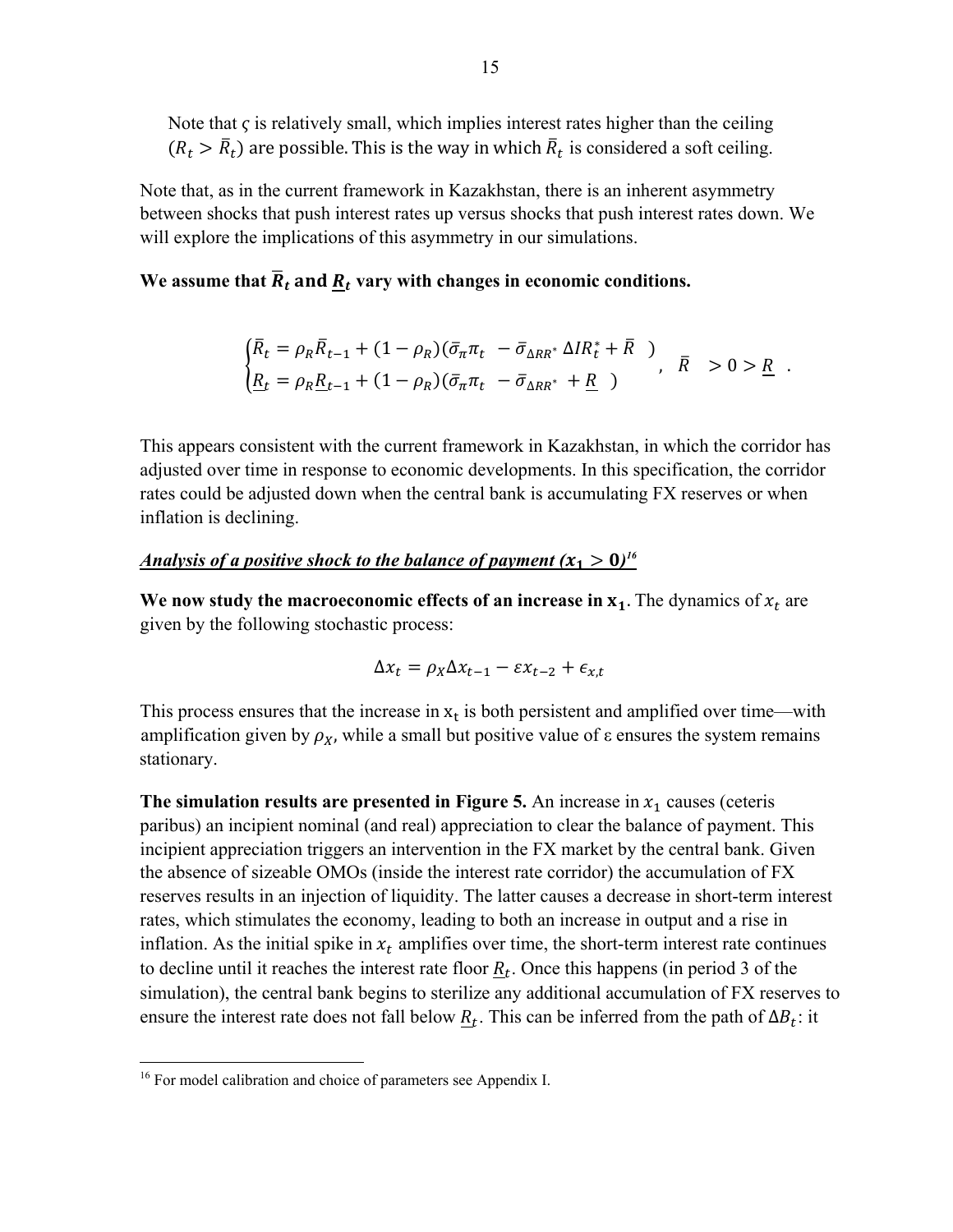stays at zero for two quarters before becoming largely negative after that. Note that, while interest rates stabilize at the floor rate, and do not fall below that rate, the stance of policy stays accommodative. This stance further fuels the expansion in output and inflation. In the context of a broadly stable nominal exchange rate, the sustained increase in inflation is associated with a persistent real exchange rate appreciation.





Source: IMF staff model simulations.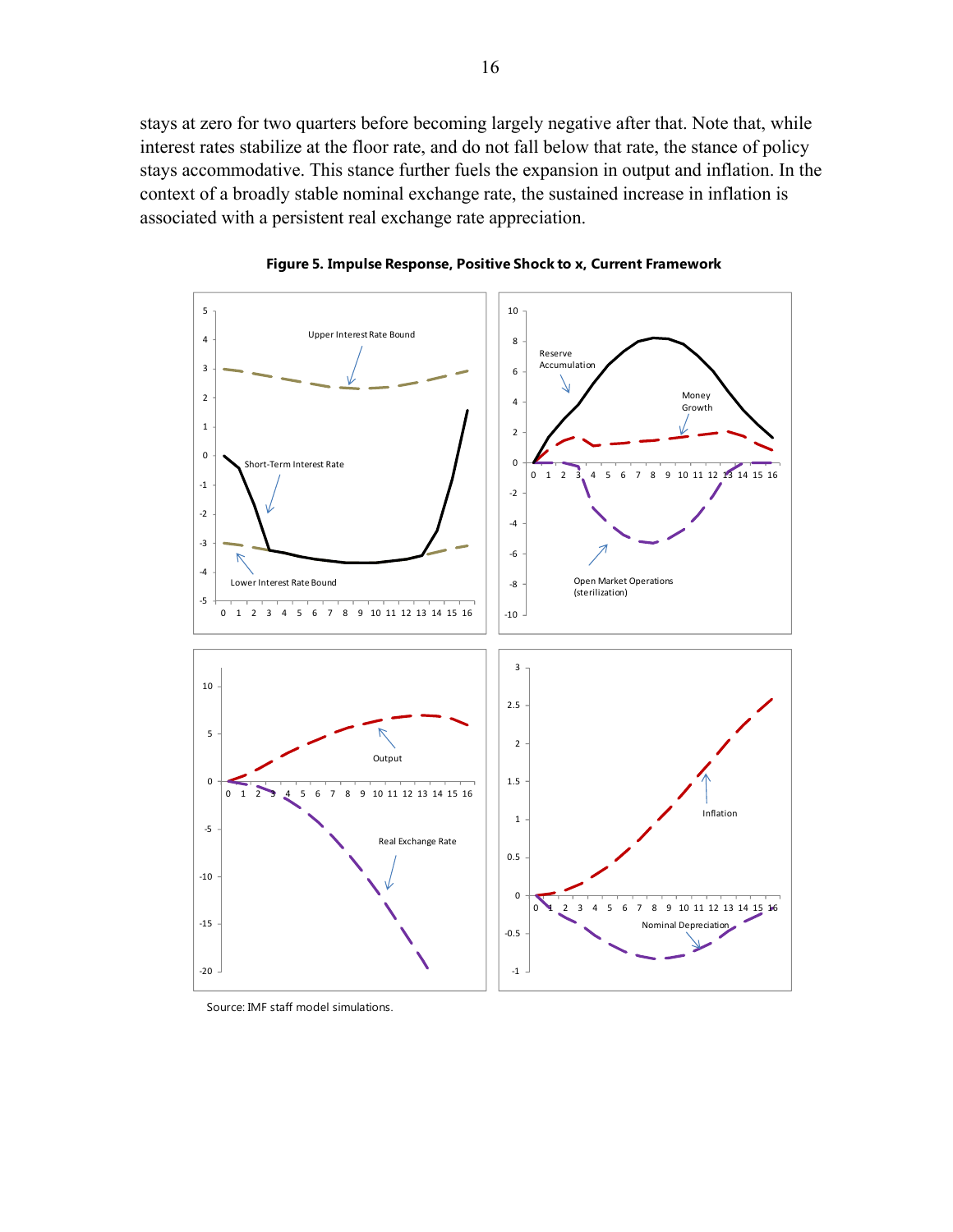**The original positive BoP shock eventually winds down.** Before that however, the decline in interest rates, the expansion in output, and the real exchange rate appreciation start to create offsetting pressures in the balance of payments. These pressures reduce the pace of FX reserves accumulation and therefore reduce the need for OMOs. In addition, the rise in output and prices increase the demand for nominal money balances. Eventually, the combination of higher money demand and reduced FX reserve accumulation push the interest rate above the floor (in current simulation, this occurs in quarter 13).<sup>17</sup> Once the BoP pressures go from positive to negative, the central bank must switch from buying to selling FX reserves (not shown in this simulation). Interest rates will continue to increase; depending on the degree of overheating in the economy rates may even hit the ceiling. A truly binding ceiling is problematic because it limits the economy's ability to stabilize its BoP, a soft ceiling does not have this feature. Letting the exchange rate float on the other hand (not shown) reduces the need to raise interest rate and can also help reestablish external balance, though with different effects on the real economy.

**The above simulation shares some of the features that have been observed in Kazakhstan since the global financial crisis.** After a period of high interest rates, improvements in the balance of payments (triggered in part by an exchange rate adjustment) resulted in a declining short-term interest rate, which eventually hit the floor. The decline in interest rates is associated with FX reserves accumulation. In addition, it is around the time when interest rates hit the floor that deposits by commercial banks at the NBK start to increase, consistent with the path for OMOs shown in Figure 5. The more recent spike in interest rates, and the associated decline in deposits and accumulation of FX reserves, is also consistent with the predictions of the model, although it also likely reflects a negative BoP shock as argued below. One area where the above simulations do not seem to match recent history is the dynamics of inflation. Inflation does not show an increase during this period, instead it has stayed broadly constant. One possible reason why this has been the case is that the financial system has not fully recovered from the aftermaths of the global crisis, so that excess liquidity has not translated into aggregate demand pressures and high inflation. From this perspective, the accommodative stance (low interest rates) could be considered appropriate in order to facilitate banking sector resolution and support a resumption of credit expansion.

# *Analysis of a negative shock to the balance of payment*  $(x_1 < 0)$

 $\overline{a}$ 

**We now study the effect of a negative shock to the BoP.** For simplicity we maintain the same stochastic process, and simply change the sign of the shock. In a perfectly symmetric

<sup>&</sup>lt;sup>17</sup> The actual period in which the floor rate becomes (and stops being) binding is specific to the structure and the calibration of the stylized model, and therefore does not have any specific quantitative empirical relevance. It is simply meant to illustrate that a positive shock to the balance of payment can self correct in terms of its impact on the monetary policy stance.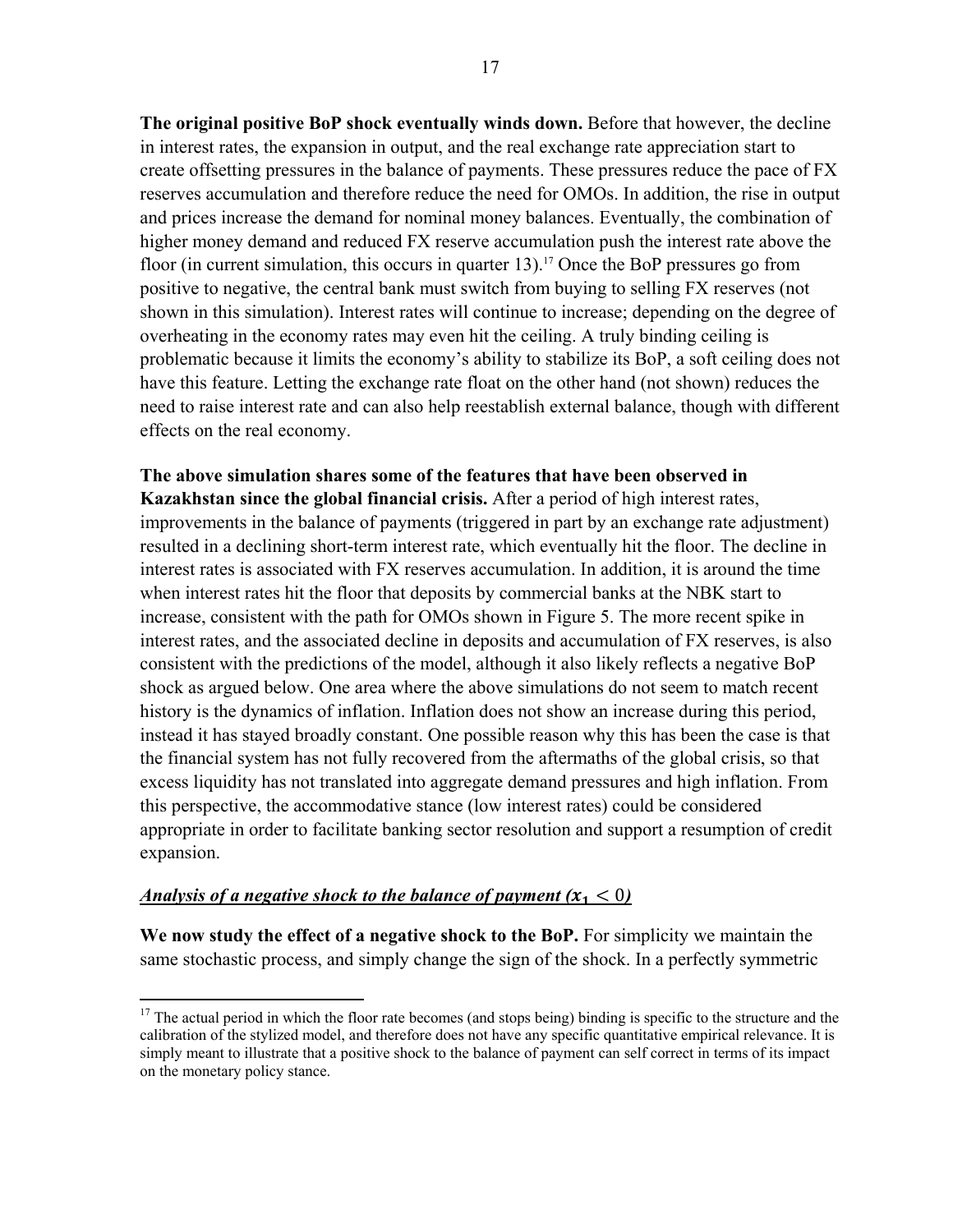regime, the analysis of this shock would be redundant, as the macro effect would be the mirror image of the positive shock. However, the asymmetry described in the previous section implies that negative shocks to the BoP will have different effects. We study these effects here.

**The simulation results are presented in Figure 6.** A decrease in  $x_1$  triggers FX sales by the central bank, to help offset incipient depreciation pressures. The interventions result in a withdrawal of liquidity and raises interest rates. If the shock is large enough, the interest rate eventually hits the ceiling of the corridor, which in this simulation takes place in period 3. Once it does, the central bank undertakes OMOs to inject liquidity. However, the response is insufficient to prevent the rate from breaking the ceiling; the more passive the central bank the higher interest rates will go. The calibration of the model assumes a very passive policy, which can be seen in the very small volume of OMOs relative to the decline in reserves and the overshooting of interest rates relative to the ceiling. The real effects of the shock, in absolute terms, are therefore larger: a larger decrease in output and inflation and a larger real depreciation.

**The above simulation can also help understand the effect of an expected devaluation of the tenge.** If market participants fear a devaluation they will reduce their local currency positions and put pressures on FX reserves. This will result in a contraction of liquidity and raise interest rates, which at the margin will help offset the demand for FX. In this simulation, the combination of higher interest rates and reserve drawdown is all that is needed to reestablish external balance. However, this configuration may prove unsustainable if pressures persist and the central bank starts to run out of reserves, or if the interest rate increase is considered too high. In this case, an actual devaluation (which we do not study here) may be inevitable.

**One implication of a soft ceiling on interest rates is that reserve loss is smaller than in the case of a hard ceiling (results not shown).** Unlike in the case of a hard ceiling, a soft ceiling allows interest rates to do more of the work in terms of stabilizing the BoP. This may reflect a hierarchy of objectives: in the context of a heavily managed exchange rate, preserving reserves may be considered more important than stabilizing interest rates. As we will see next, alternative frameworks will imply different policy priorities.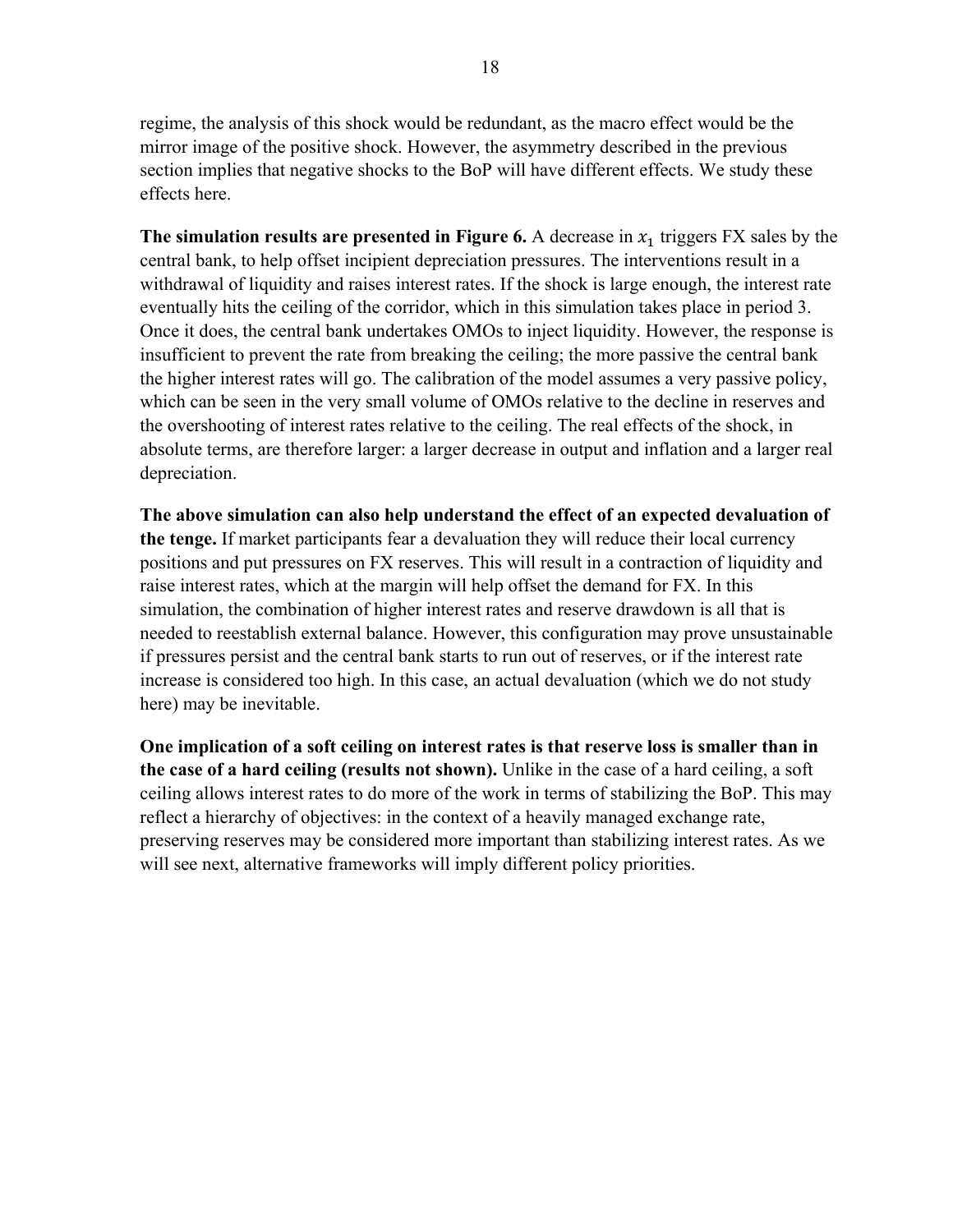

**Figure 6. Impulse Response, Negative Shock to x, Current Framework**

Source: IMF staff model simulations.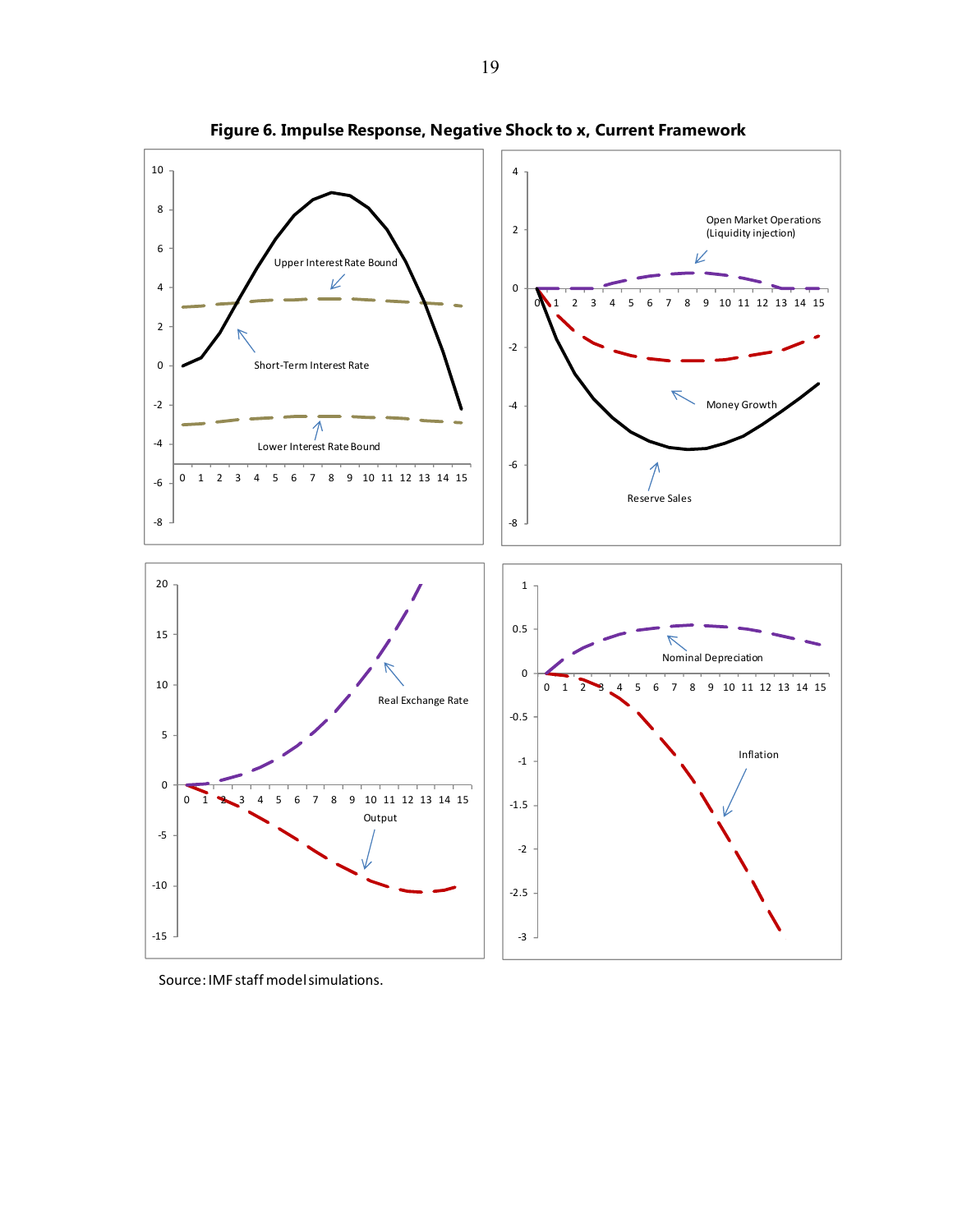## **IV. A MODEL-BASED ANALYSIS OF ALTERNATIVE POLICY REGIMES**

**We now discuss the effects of the same shocks under two alternative regimes.** In these regimes, we assume that the central bank has the framework in place to perfectly control short-term interest rates, the dynamic of which are now given by a policy rate. What sets the regimes apart is the relative importance of the various factors that drive the policy rate and the degree of exchange rate flexibility. The purpose of these simulations is to illustrate both the advantages and some of the challenges of having greater influence over short-term interest rates while also trying to manage the exchange rate.

**Interest rates are now given by a rule and are no longer the result of changes in money demand and money supply.** The alternative regimes differ in the values given to three policy parameters:  $\sigma_{\pi}$ ,  $\sigma_{\Delta RR^*}$ , β (see Appendix I). In both cases, the interest rate rule is as follows:

$$
R_t = \rho_R R_{t-1} + (1 - \rho_R)(\sigma_\pi \pi_t - \sigma_{\Delta RR^*} \Delta IR_t^*)
$$

While we assume that there is still an interest rate corridor, with  $\bar{R}_t = R_t + \bar{R}$  and  $R_t = R_t + R$ , the corridor is not as relevant as before, given that the central bank actively engages in OMOs.

The two regimes can de described as follows:

- Under alternative regime 1, the central bank uses the interest rate both to respond to inflation and to help support the management of the exchange rate. Specifically, when FX reserves accumulation increases, the central bank lowers the interest rate, which reduces BoP inflow pressures ( $\sigma_{\pi} > 0$ ,  $\sigma_{\Delta RR^*} > 0$ ).
- Under alternative regime 2, the central bank uses the interest rate to focus exclusively on inflation ( $\sigma_{\pi} > 0$ ,  $\sigma_{\Delta RR^*} = 0$ ) but allows for greater exchange rate flexibility (lower value of  $\beta$ ).

## *Analysis of a positive shock to the balance of payment under two alternative regimes*

*Figures 7 and 8 compare the dynamics under the current system—referred to as the benchmark case—and the two alternative regimes.* 

**Under alternative regime 1,** the authorities' influence of the interest rate is reflected in the flatter path of this variable and the smaller nominal money growth. Preserving the level of interest rate results in higher FX reserves accumulation than under the benchmark case, as the large decline in interest rates under the latter helps offset the positive BoP pressures. Under the alternative regime, the resulting accumulation of FX reserves leads to small decline in interest rates (following the interest rate rule described above) and a slightly accommodative stance. Higher reserve accumulation does result however in significantly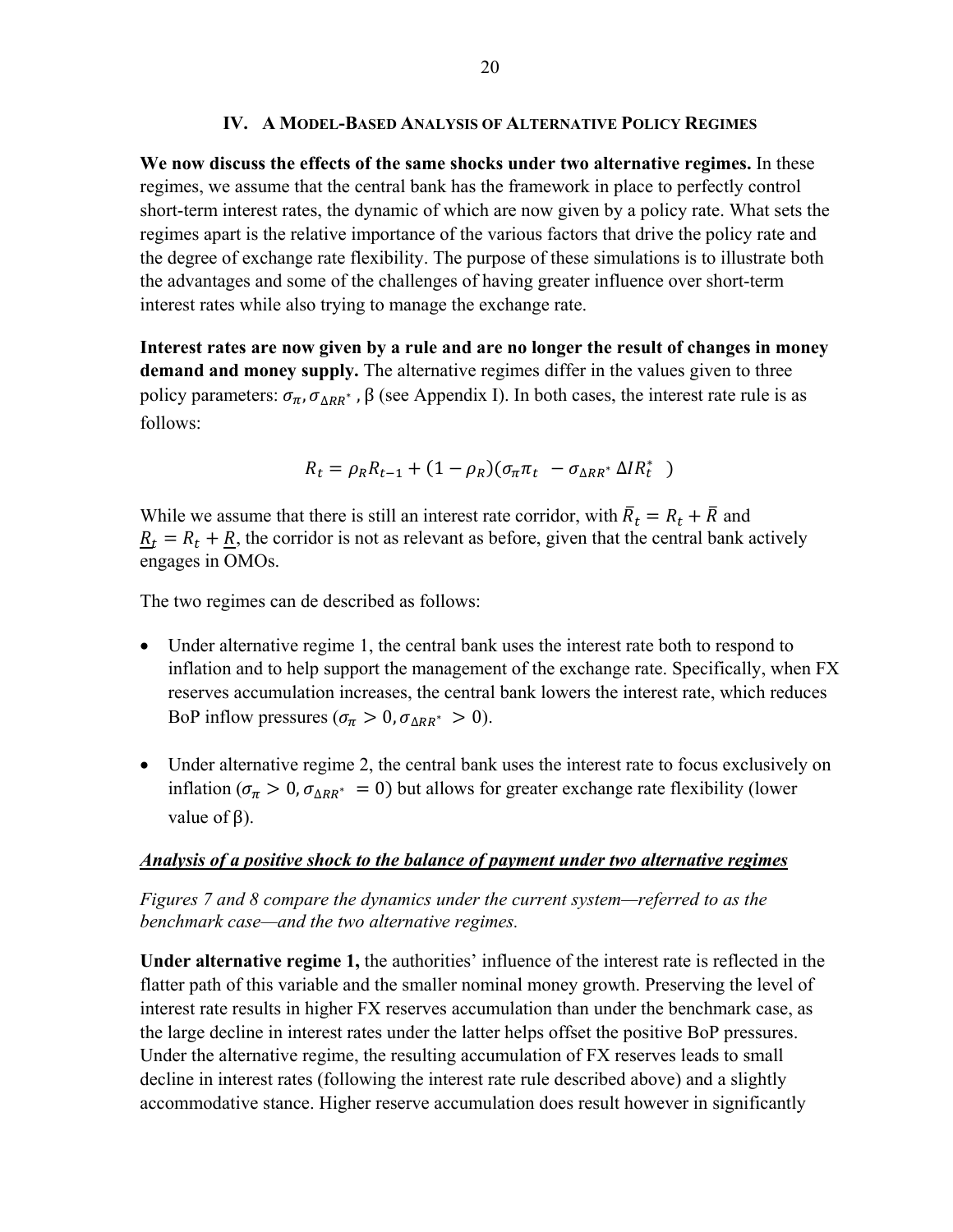higher OMOs, which, as expected, are triggered sooner than under the benchmark case. The increase in output and inflation is smaller than in the benchmark case.

**Under alternative regime 2,** greater exchange rate flexibility is associated with lower accumulation of FX reserves and a much larger nominal exchange rate appreciation. The nominal appreciation helps reduce the aggregate demand pressures, which is reflected in a more stable level of output. Inflation declines as a result of the large real exchange rate appreciation. Lower prices and stable output result in lower demand for money balances; and OMOs must increase despite the lower accumulation of FX reserves, simply because the demand for nominal money balances declines with inflation.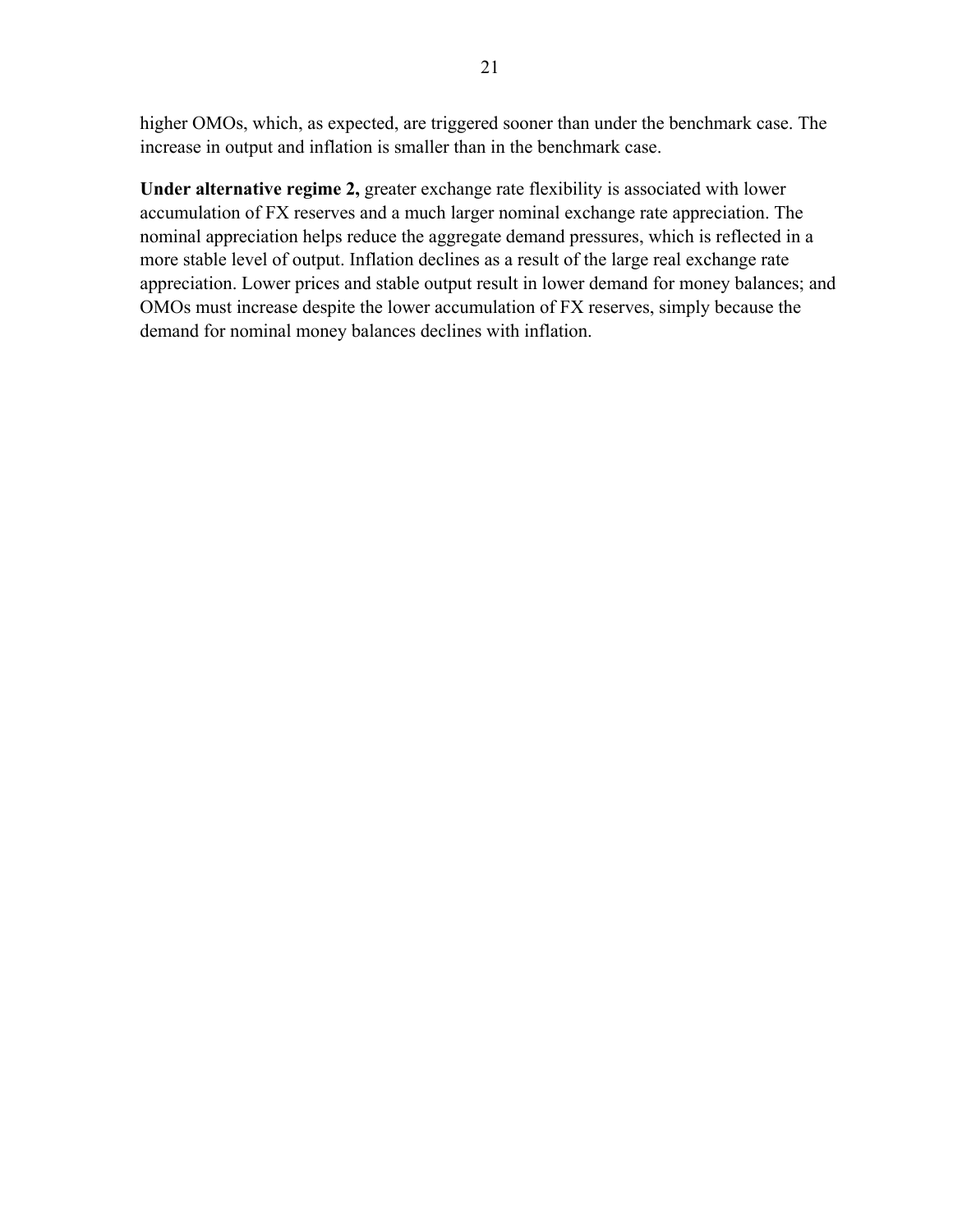

## **Figure 7. Impulse Response, Current vs. Alternative Regimes**

(Short-Term Interest Rate, Money Growth, OMOs, Reserve Accumulation)

Source: IMF staff model simulations.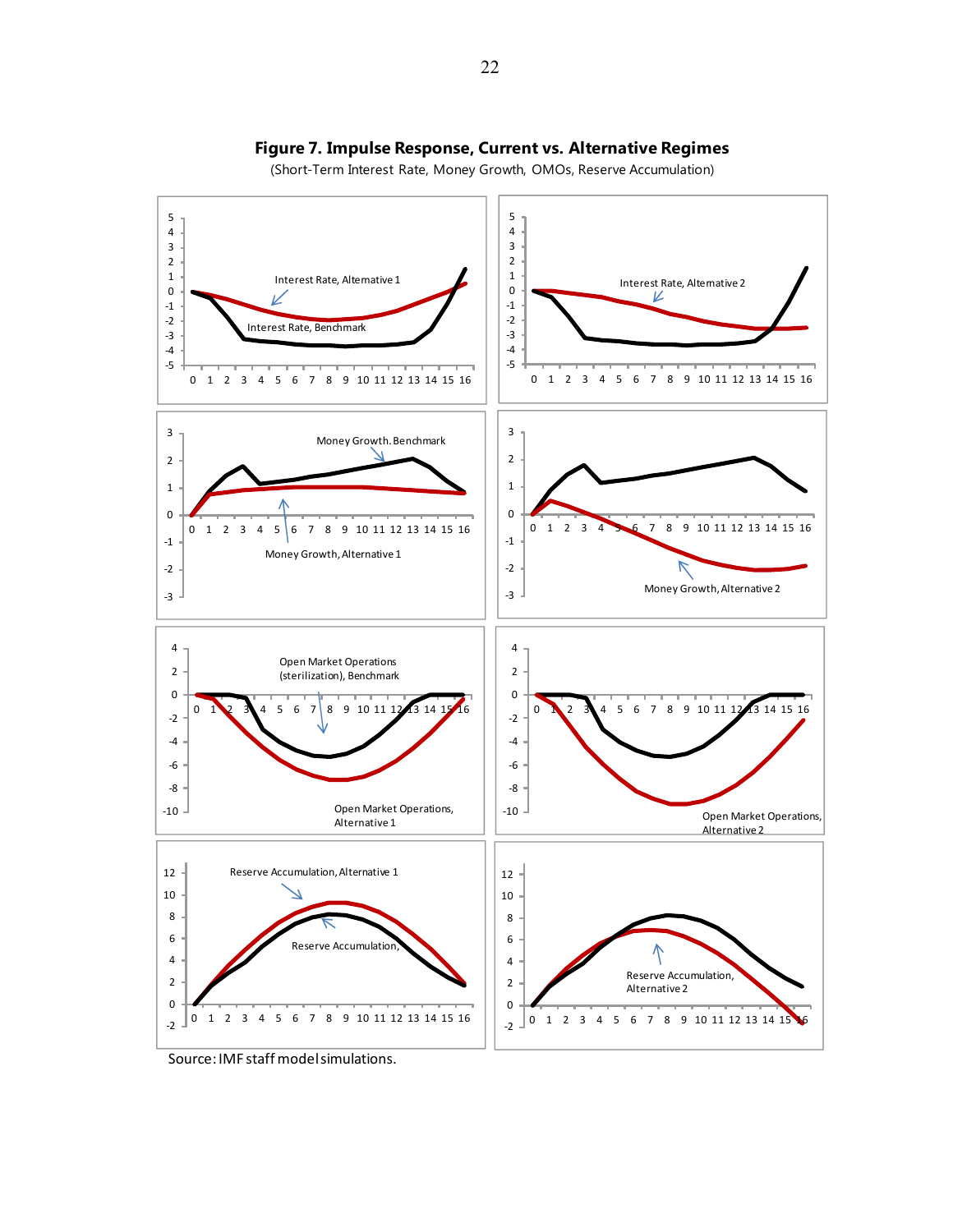

**Figure 8. Impulse Response, Current vs. Alternative Regimes**

(Output, Real Exchange Rate, Inflation, Nominal Depreciation)

Source: IMF staff model simulations.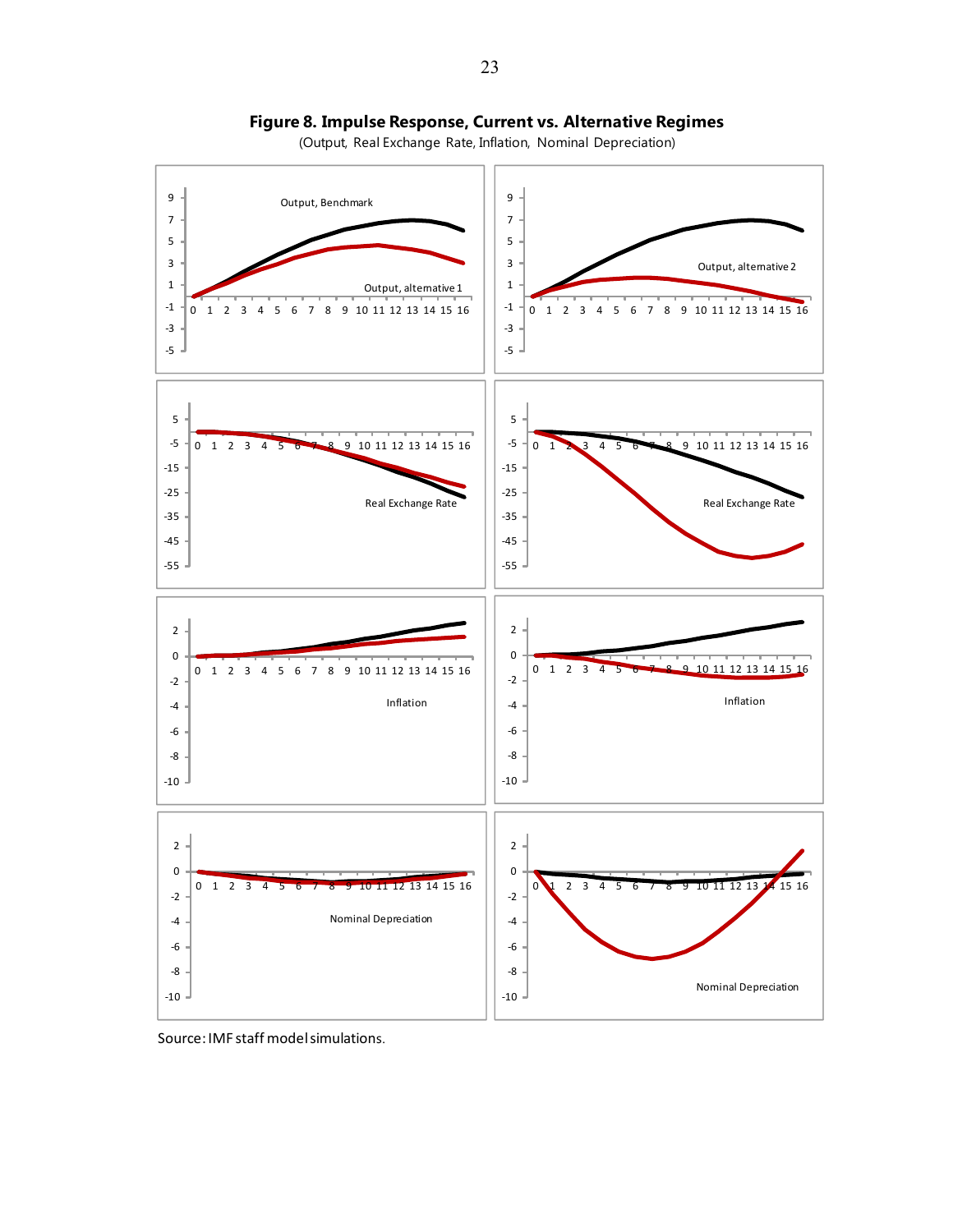**An additional way to highlight the differences between the regimes is provided in Table 1.** The table displays summary statistics for the volatility of all the variables in the model across the two alternative regimes.<sup>18</sup>

| Variable/Regime | Alternative Regime 1 | Alternative Regime 2 |
|-----------------|----------------------|----------------------|
| R               | 0.18                 | 0.33                 |
| $\Delta M$      | 0.38                 | 0.87                 |
| $\Delta B$      | 2.55                 | 4.56                 |
| $\Delta IR^*$   | 1.40                 | 0.68                 |
|                 | 0.45                 | 0.05                 |
| S               | 0.78                 | 7.64                 |
| π               | 0.42                 | 0.83                 |
|                 | 1.40                 | 68.19                |

**Table 1. Relative Volatility Across Regimes, Positive BoP Shock** 

**The summary statistics show there are advantages as well as challenges from greater central bank control over the short-term interest rate.** One general lesson is that greater influence over the short-term interest rate helps stabilize inflation and output, regardless of the alternative regime specified. However, direct influence over the short-term interest rate requires that the central bank stand ready to withdraw or inject liquidity as necessary through a considerable increase in OMOs. The flip side of greater volatility in OMOs is that nominal money growth volatility is reduced significantly.

## **The summary statistics also shows that there are tradeoffs across the alternative**

**regimes.** Greater influence over both interest rates and the nominal exchange rate puts more pressures on FX reserves, as in the case under alternative regime 1. Under alternative regime 2, greater exchange rate flexibility can help achieve greater output stability, but it comes at the expense of very large swings in nominal exchange rates. Moreover, while it reduces pressures on FX reserves accumulation, it does not necessarily reduce the volume of OMOs.

 $18$  Volatility is defined as the sum of the squared values of the impulse responses over the first 16 quarters. The figures are ratios of the volatility under an alternative regime relative to the volatility under the benchmark specification; hence, ratios below (above) 1 reflect lower (higher) volatility under the alternative regime.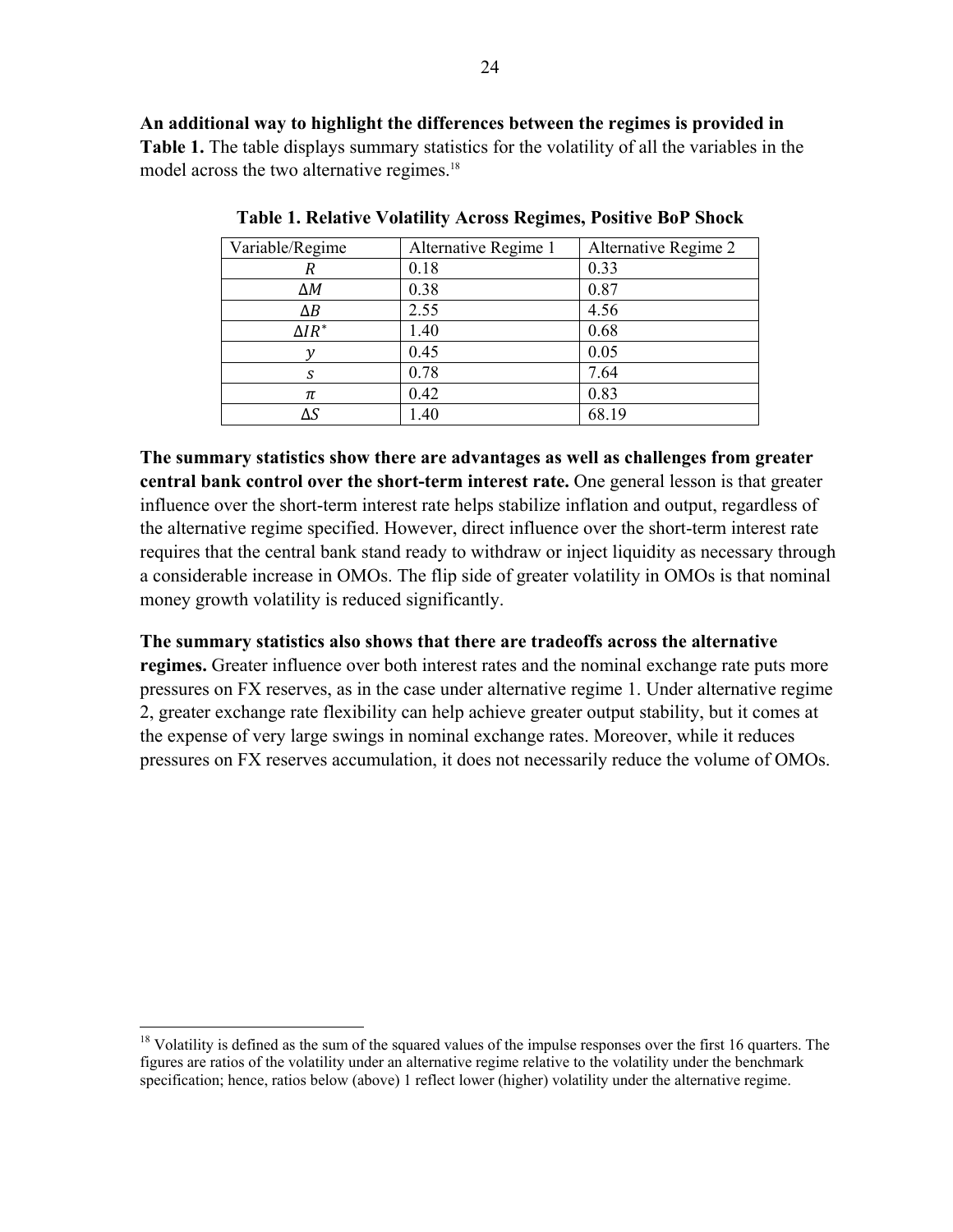## *Analysis of a negative shock to the balance of payment under two alternative regimes*

**We now briefly review the performance of the two alternative regimes under a negative shock to the BoP.** Unlike the baseline, the alternative regimes imply symmetric response to a negative BoP shock. We therefore abstract for impulse response analysis, which would be the mirror image of those in Figures 7 and 8, and focus instead on relative volatilities. These are summarized in Table 2.

| Variable/Regime | Alternative Regime 1 | Alternative Regime 2 |
|-----------------|----------------------|----------------------|
| R               | 0.05                 | 0.08                 |
| ΔΜ              | 0.20                 | 0.43                 |
| $\Delta B$      | 267.06               | 475.38               |
| $\Delta IR^*$   | 2.49                 | 1.21                 |
|                 | 0.23                 | 0.02                 |
| S               | 0.66                 | 7.79                 |
| π               | 0.21                 | 0.46                 |
| ΔS              | 2.49                 | 121.05               |

**Table 2. Relative Volatility Across Regimes, Negative BoP Shock** 

**The difference between the current framework and the alternatives are even starker in this case.** Relative to the current framework, the effect of the shock on real variables is now smaller, which can be seen in the lower volatilities of nominal interest rates, output, and inflation. This requires however a fundamental change in the authorities' willingness to implement open market operations (liquidity injections) when the BoP is under pressure, which is reflected here in the two-hundredfold and four-hundredfold increase in the volatility of  $\Delta B$  under the two alternative regimes.

**The difference between the two alternative regimes is also starker in the presence of negative shocks to the BoP.** As in the previous simulation, the first alternative regime―which assumes stronger exchange rate management than the second alternative regime―yields lower real and nominal exchange rate volatility. This comes at the cost of higher output volatility and greater loss of reserves, i.e., higher reserve volatility. However, in this case, the loss of reserves is considerably larger than the baseline. Such pressures may expose the regime to an even stronger run on reserves, e.g., if the initial level of reserves is low or if market participants have doubts about the commitment to such a regime. These pressures, which are already present in the baseline, are less of an issue in alternative regime 2, because of the greater exchange rate volatility. So some combination of higher interest rates or greater exchange rate flexibility may be inevitable.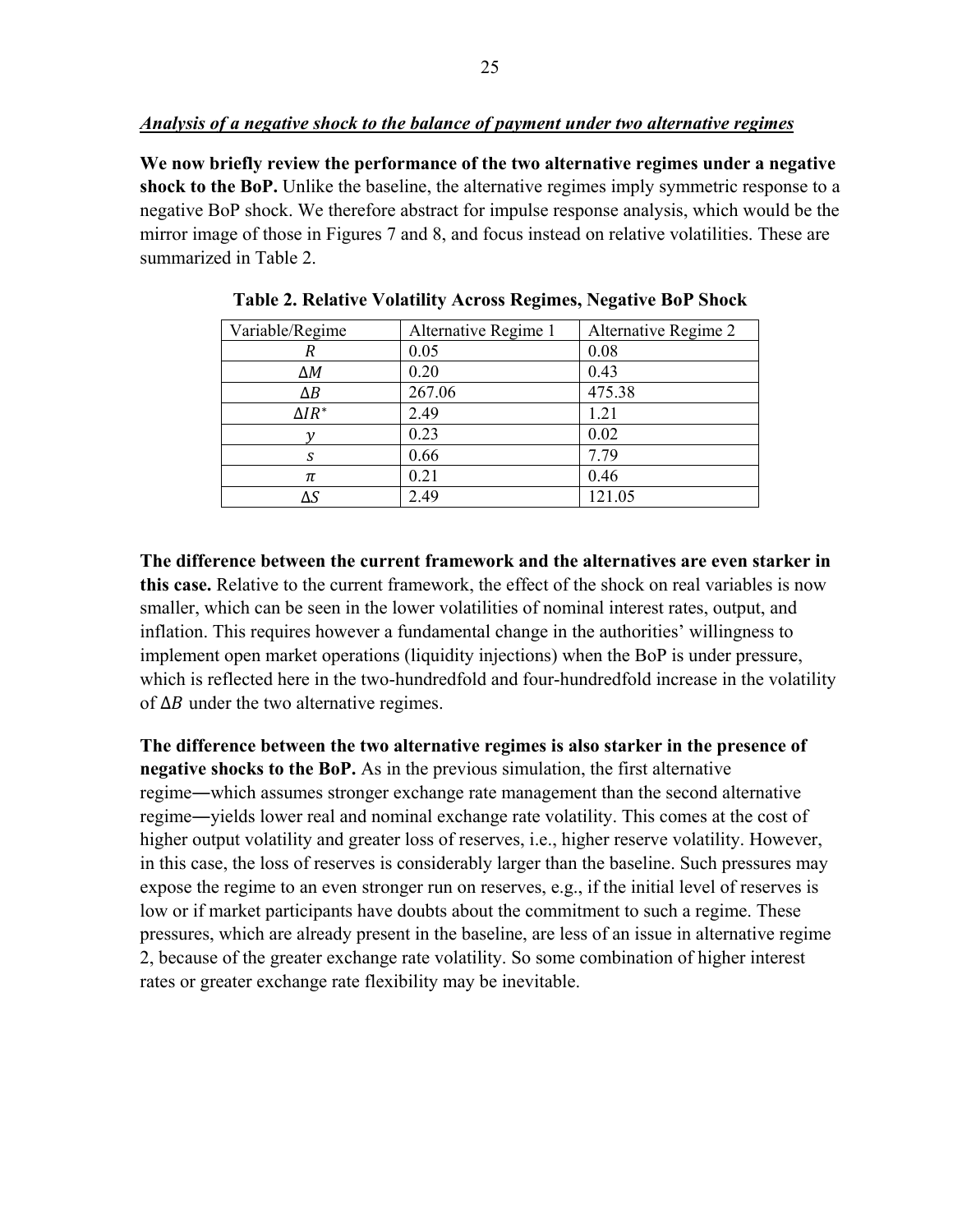## **V. POLICY IMPLICATIONS AND CONCLUSION**

**The paper illustrates the benefits that the NBK can achieve from greater use of instruments that more directly steer key short-term interest rates.** While the authorities have been successful in containing inflation, and the central bank over the past two years has taken important measures to enhance its ability to regulate liquidity in the financial system, gaining further influence over short-term interest rates requires the introduction of a new benchmark policy rate. As the model simulations show, lack of full control over the shortterm interest rate can undermine the framework's ability to counteract shocks, both external and domestic. The devaluation of the tenge in early 2009 and again in early 2014 underscored the challenges facing the current framework in the presence of liquidity shocks.

**Greater influence over short-term interest rates necessitates the ability to undertake substantial open market operations.** As the model results suggest, the need for greater and more frequent open market operations poses an important challenge for policy making. Moreover, although control of money market interest rates in the context of considerable exchange rate management does not necessarily imply more OMOs, relative to a more flexible exchange rate regime, it does require substantially larger FX intervention. The combination of large OMOs and large FX intervention adds to the policy challenge.

**To anchor expectations about policy intentions and operations, it would be important to openly communicate the transition plans to a new policy rate.** The introduction of a new policy rate may involve, at first, a tightening (or easing) of monetary conditions, including some nominal exchange rate appreciation (or depreciation) of the currency, and could be phased in as macroeconomic conditions require. To ensure successful transition, and to help anchor expectations about policy intentions and operations, the NBK will need to carefully communicate the stance of policy as it prepares the markets and the public for the implementation of the new policy rate regime.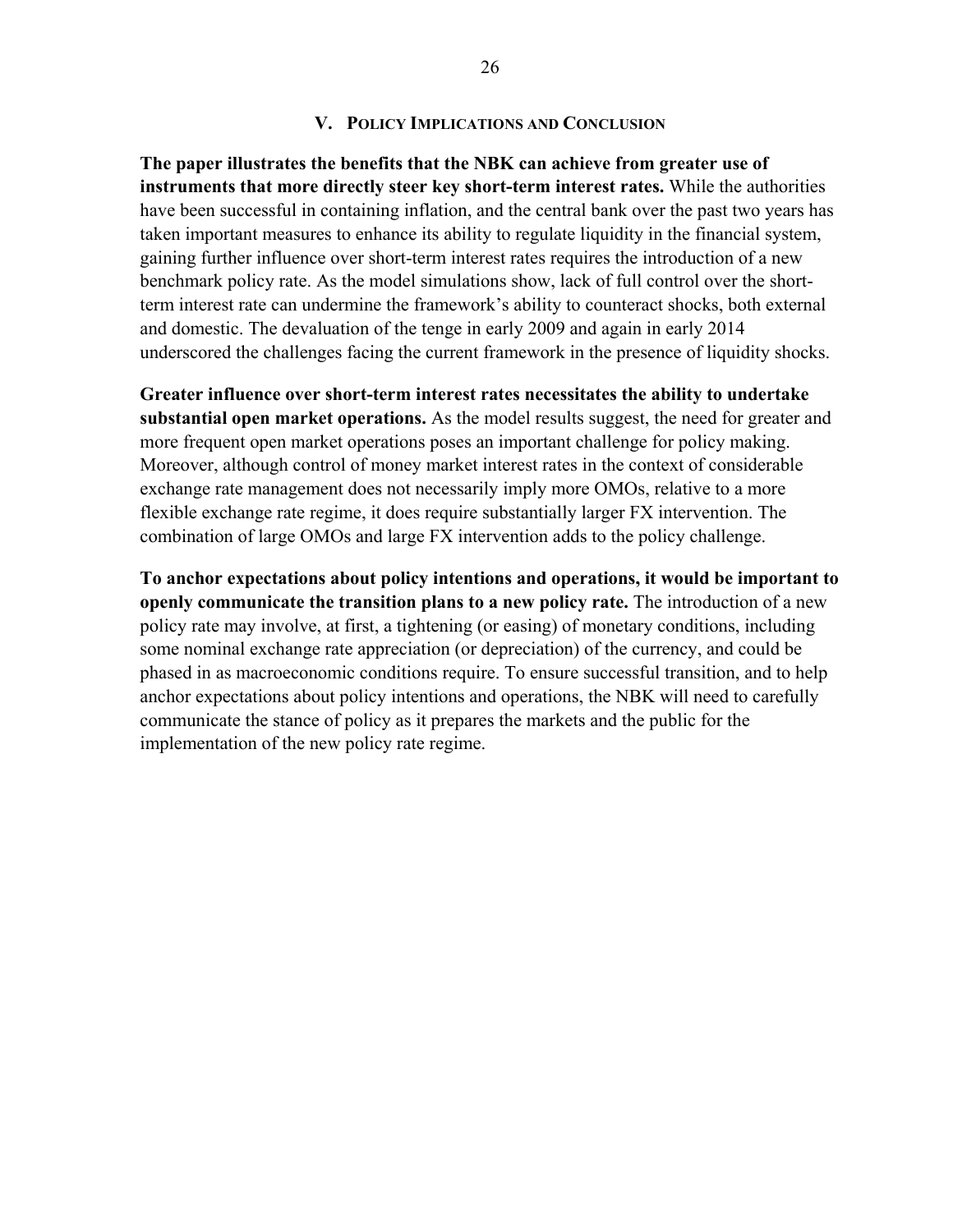## **Appendix I**

## *Model Calibration*

**The choice of parameters is tentative; it is meant to capture the structure of the Kazakhstan's economy while also ensuring that the model delivers plausible dynamics.** The latter requirement is implemented iteratively: starting with an initial calibration, parameter values are adjusted until the various impulse responses look sensible. The calibration of the model is presented in Table A1. Note that the value of  $\alpha$  is small but positive, which implies the expenditure switching effect of the exchange rate on aggregate demand dominates the negative effect stemming from liability dollarization. Lower positive values or even mildly negative ones yield broadly similar results.

| Parameter   | Value | Parameter                    | Value |
|-------------|-------|------------------------------|-------|
| $\omega$    | 0.5   | τ                            | 0.05  |
| φ           | 0.1   | σ                            | 0.05  |
| $\delta$    | 0.1   | β                            | 10    |
| $\theta$    | 0.5   | $\bar{R}$                    | 3     |
| $\vartheta$ | 0.5   | $\underline{R}$              | $-3$  |
| γ           | 0.1   | $\bar{\sigma}_{\Delta RR^*}$ | 0.1   |
| α           | 0.05  | $\bar{\sigma}_{\pi}$         | 0.1   |
| μ           | 0.3   | $\rho_R$                     | 0.6   |
| $\varsigma$ | 0.1   |                              |       |

|  | <b>Table A1. Calibration</b> |
|--|------------------------------|
|--|------------------------------|

The choice of parameters merits a few comments. The value of  $\omega$  is relatively low, which makes capital inflows somewhat unresponsive to movements in domestic interest rates. This seems realistic; it also allows the central bank to potentially control both the interest rate and the nominal exchange rate, as discussed under the alternative regimes. In terms of monetary policy, the values of  $(R, \overline{R})$ ensure that there is a 600 basis points gap between the two rates (which seems a good approximation to the corridor in Kazakhstan). The choice of  $\beta$  ensures the exchange rate is heavily managed but not actually pegged, while the value of  $\varsigma$  implies very little OMO if interest rates hit the ceiling of the corridor. Finally, the values of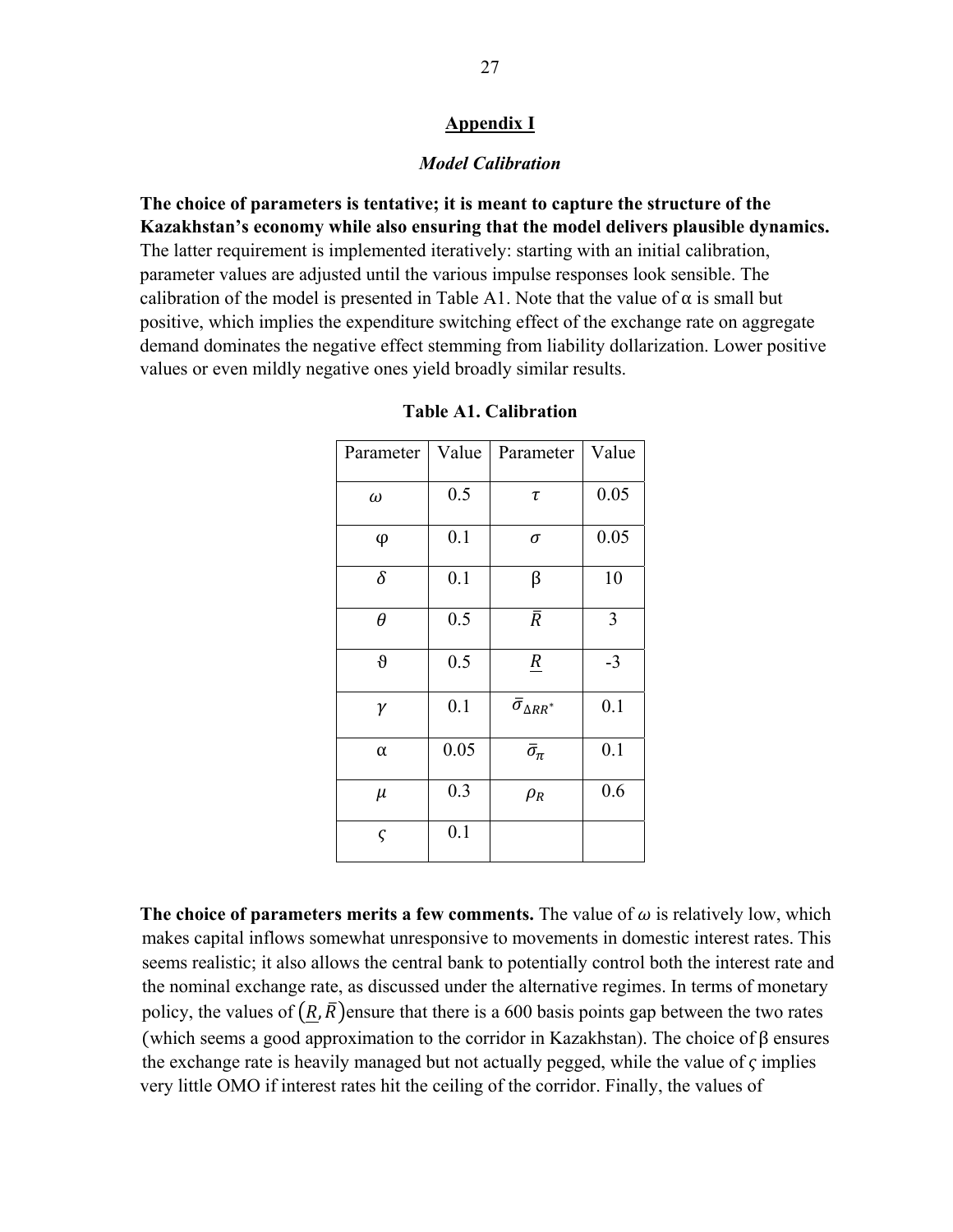$(\bar{\sigma}_{\Delta RR^*}, \bar{\sigma}_{\pi})$  allow for very muted responses to developments in international reserves or inflation.

The calibration parameters for modeling the BoP shocks are presented in Table A2.

Table A2. Calibration of Process for  $x_t$ 

| Parameter | $\rho_{\scriptscriptstyle{X}}$ | ε                | $\epsilon_{x,1}$ |
|-----------|--------------------------------|------------------|------------------|
| Value     | 0.97                           | $0.03 \mid 3,-3$ |                  |

The calibration parameters reflecting the two alternative regimes are presented in Table A3.

**Table A3. Policy Calibration, Alternative Regimes** 

| Parameter                       | $\sigma_{\pi}$ | $\sigma_{\Delta RR^*}$ |
|---------------------------------|----------------|------------------------|
| Alternative Regime 1   10   1.2 |                | 0.3                    |
| Alternative Regime 2   1        | 1.5            |                        |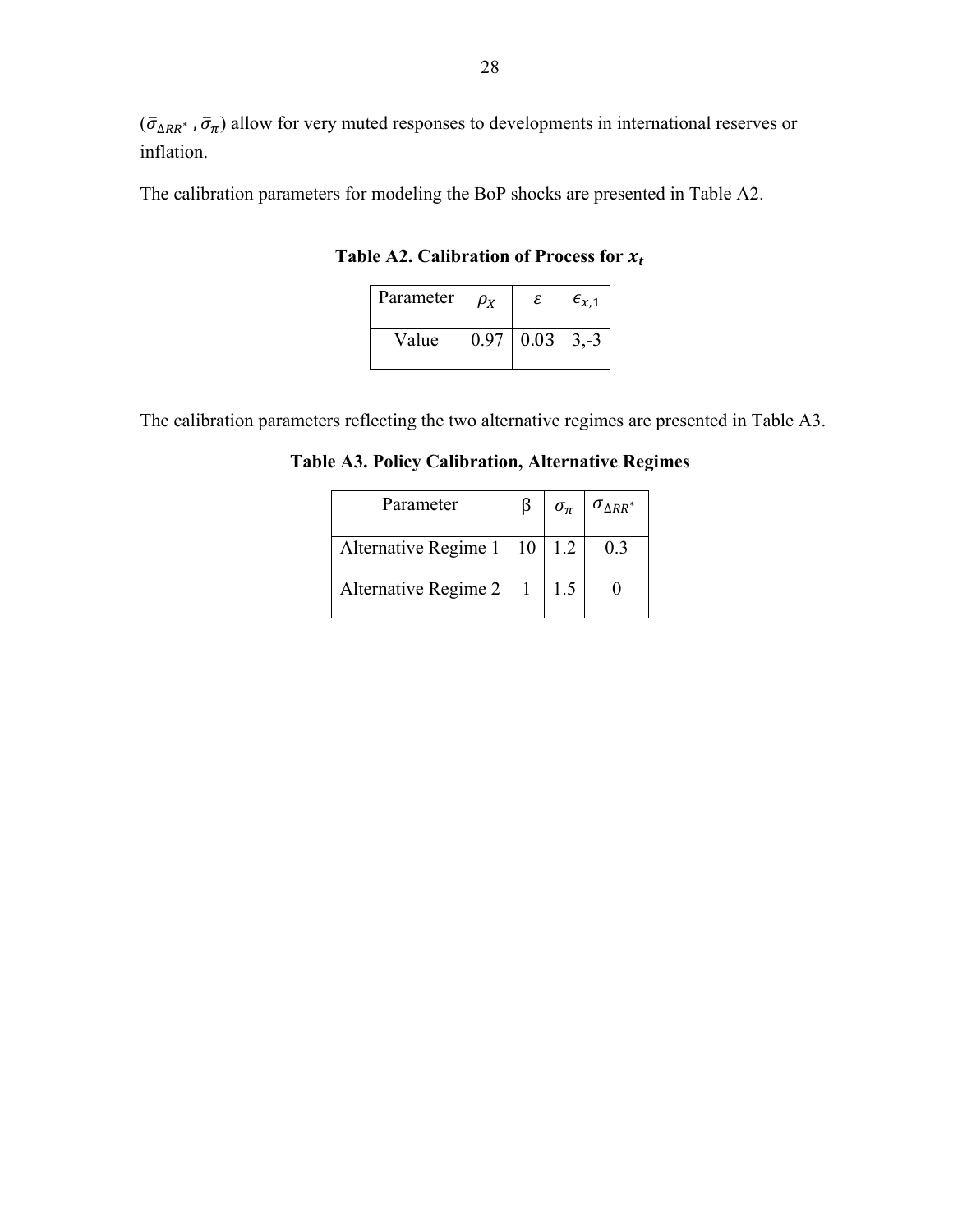## **Appendix II**

## *Analysis of a Positive Shock to Domestic Prices (* $\epsilon_{\pi,1} > 0$ ) *Under the Benchmark Case and the Two Alternative Regimes*

**We now briefly discuss the role of the policy regime when there is an exogenous increase in inflation**, **the simulation of which is presented in Figure A1 and Table A4.** We assume an exogenous increase in inflation of 100 basis points. The increase in inflation has two notable effects, even before the monetary policy response is considered. First, it results in a real appreciation (not shown), which, ceteris paribus, creates BoP pressures and can affect economic activity. Second, it results in an increase in demand for nominal money balances.

**Under the benchmark case, the increase in the demand for nominal balances is not accommodated and would result in a rise in interest rates,**<sup>19</sup> by close to 300 bps (at the peak). This tightening stance of monetary policy would help lower inflation but at the cost of a sizeable economic contraction.

**In contrast, under either alternative regime, the increase in money demand is automatically accommodated.** Hence, its impact on monetary policy is minimal and dictated by the direct response of the monetary authorities (via their decision of what to do with the policy interest rate). Under the rule specified above, monetary policy would still be tightened somewhat, and inflation would gradually decrease over time, but the decline in output would be much smaller. The different behavior of macro variables is corroborated by Table A4: output and interest rate volatility are smaller in the two alternative regimes, while the opposite is true with money and open market operations. It is important to note that the prediction of a contractionary monetary policy response under the alternative regimes, even if small, should be interpreted with caution. An equally plausible scenario is that, in the case of shocks to fuel or food or regulated prices, the authorities may allow the first round effect of the inflationary shock without tightening policy, in which case output would not necessarily decline.

The simulations of  $\epsilon_{\pi,1}$  under the various policy regimes considered highlight the **importance of controlling the short-term interest rate to stabilize the economy.** In regimes that do not engage in active open market operations to influence the short-term interest rate, fluctuations in the latter variable are the result of swings in the demand for nominal balances or balance of payment development. This injects unnecessary volatility in domestic financial conditions and therefore, potentially, in the real economy as well. As the

<sup>&</sup>lt;sup>19</sup> Under the benchmark case, which lacks OMOs, the policy framework is not well suited for accommodating changes in money demand.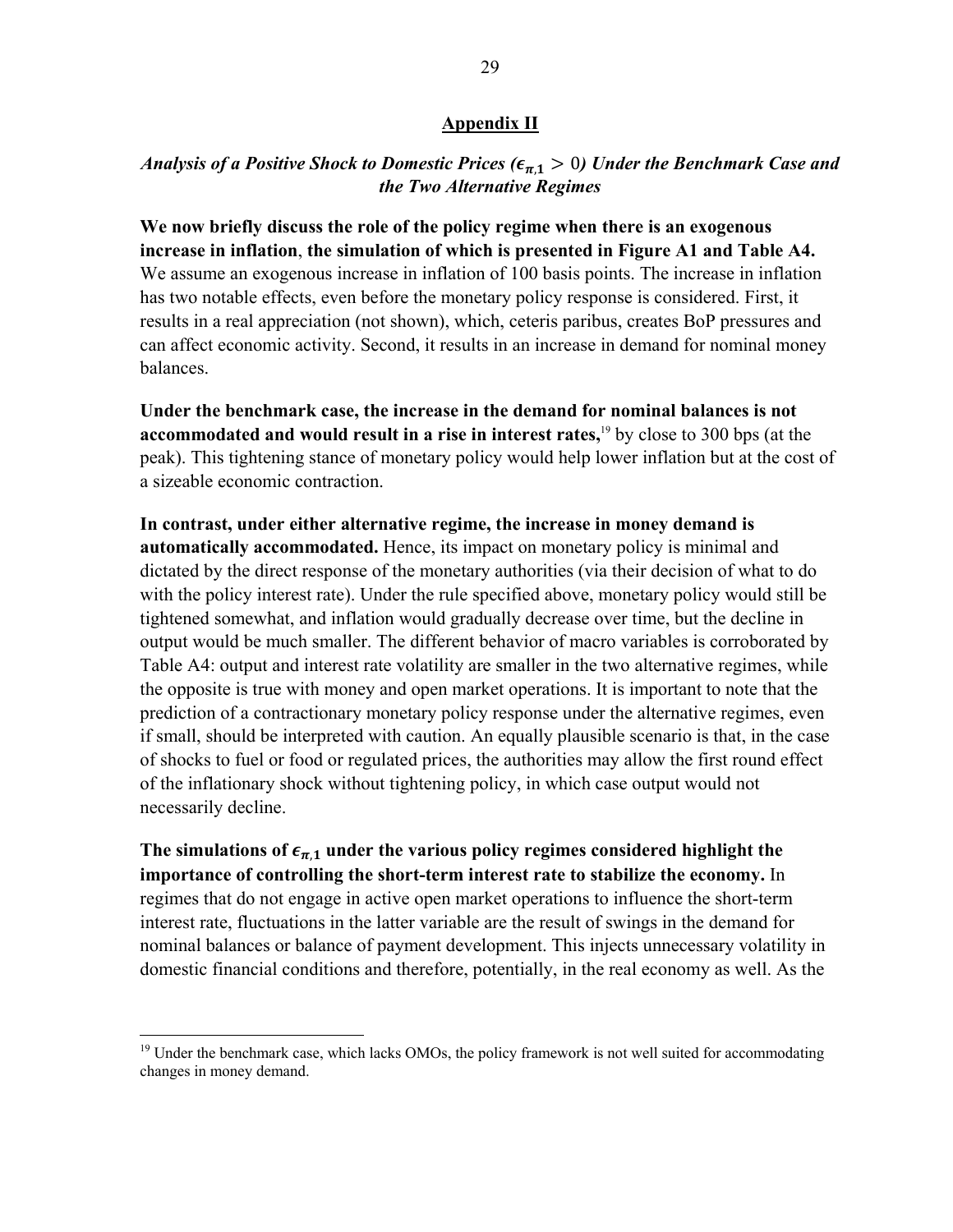previous simulations suggest, this additional volatility can be avoided with a more active use of central bank instruments.

| Variable/Regime | Alternative Regime 1 | Alternative Regime 2 |
|-----------------|----------------------|----------------------|
| R               | 0.18                 | 0.23                 |
| ΔΜ              | 3.87                 | 3.28                 |
| $\Delta B$      | 27.09                | $21.03^{20}$         |
| $\Delta IR^*$   | 0.32                 | 0.19                 |
|                 | 0.12                 | 0.11                 |
| S               | 1.37                 | 1.24                 |
| π               | 1.46                 | 1.31                 |
|                 | 0.32                 | 18.92                |

**Table A4. Relative Volatility Across Regimes, Domestic Price Shock** 

 $20$  In the benchmark case, there are no open market operations in this simulation as the interest rate does not hit the ceiling. As the volatility of open market operations under the benchmark is zero, we present the *absolute* volatility of the open market operations under the two alternative regimes, as opposed to the volatility relative to the benchmark. Volatilities for the other variables are presented as in the previous case, i.e., in relative terms.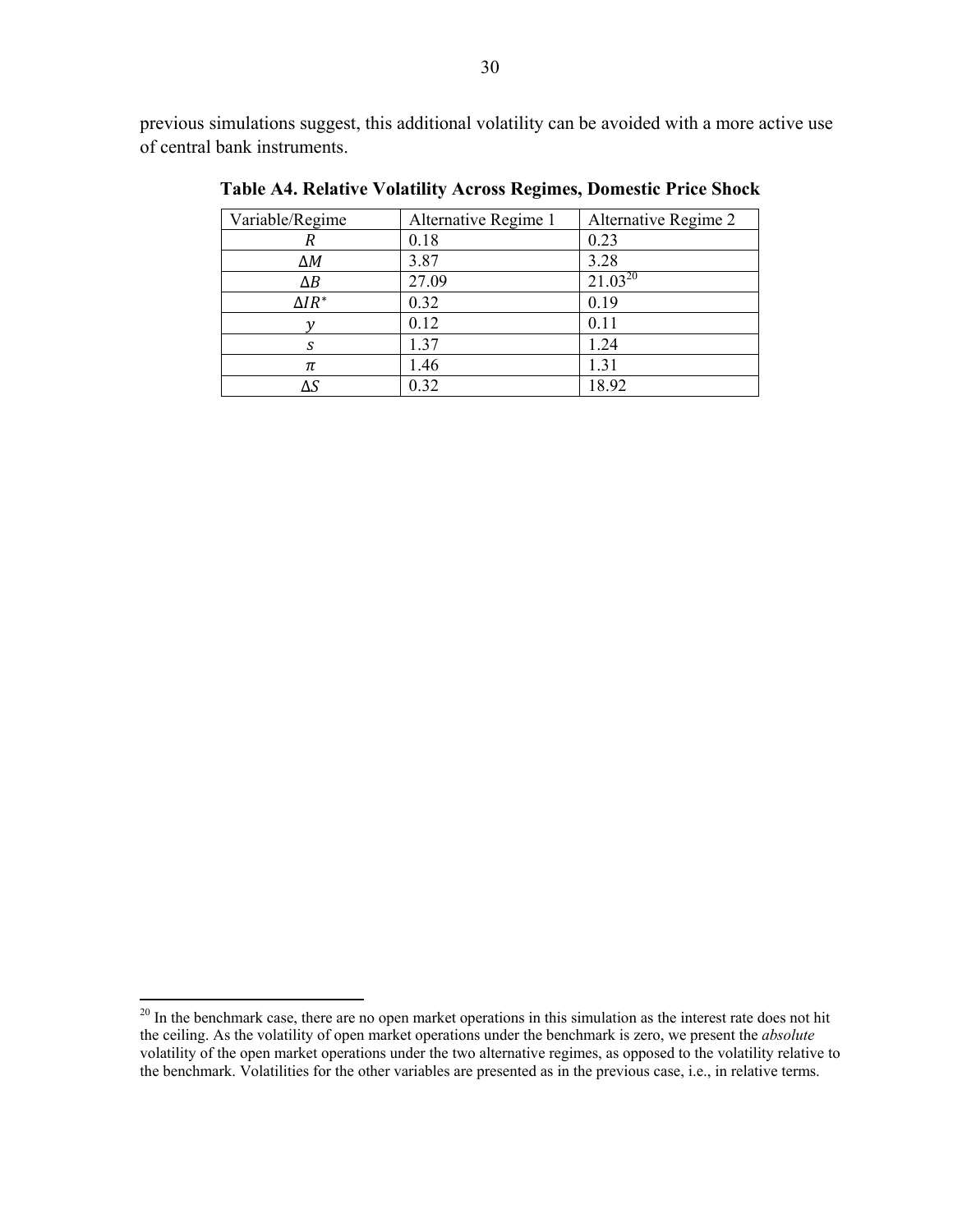

**Figure A1. Cost Push Shock, Current vs. Alternative Regimes**

Source: IMF staff model simulations.